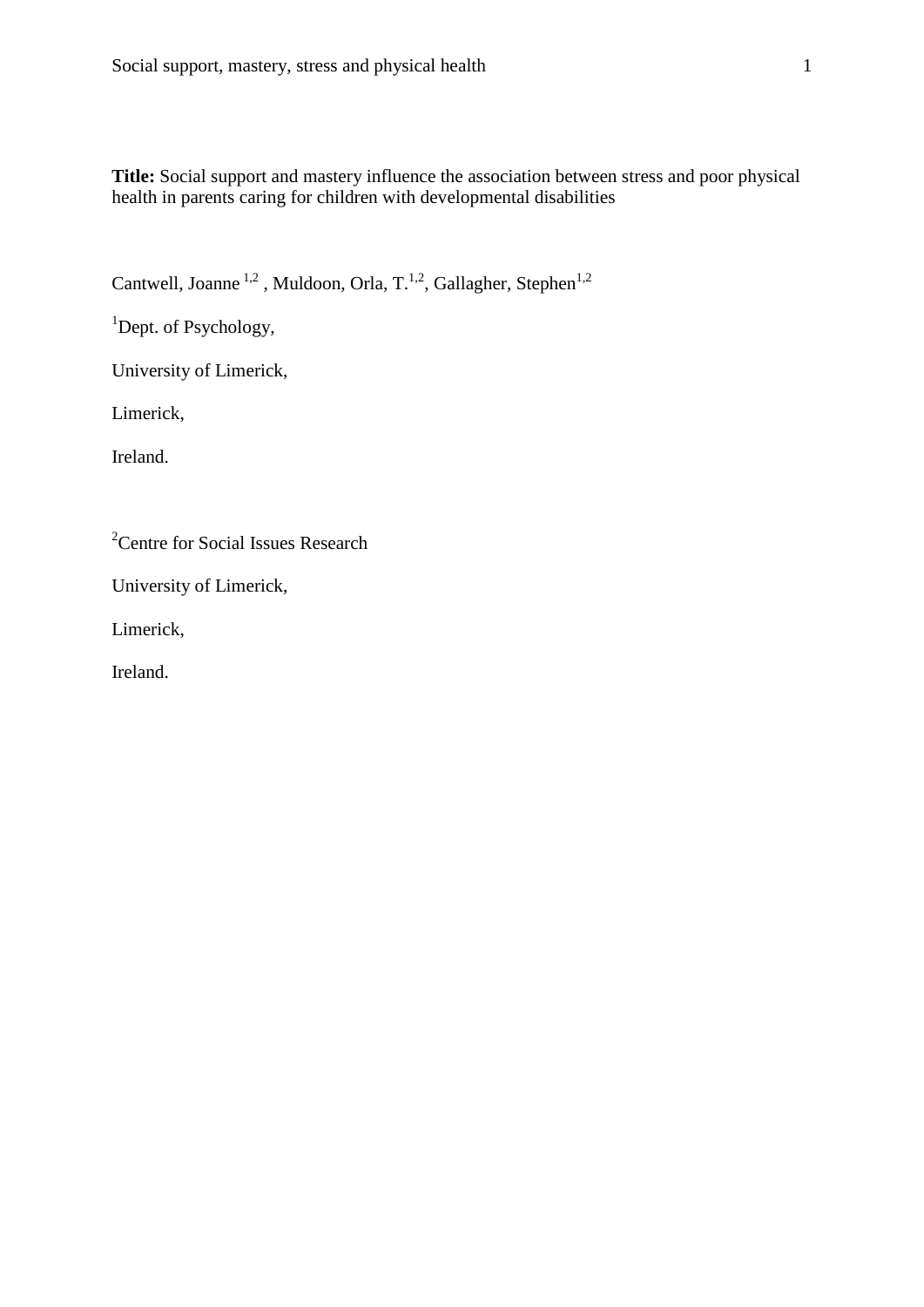# **Abstract**

To date, much of the research linking the stress of caring for children with developmental disabilities (e.g. Autism & Down syndrome) with parental health outcomes have tended to concentrate on mental health with less attention paid to the physical health consequences. Thus, this study sought to explore the psychosocial predictors of poor physical health in these caring parents. One hundred and sixty-four parents (108 caregivers and 58 control parents) completed measures of stress, child problem behaviours, social support, mastery and physical health. Parents of children with developmental disabilities had poorer physical health compared to control parents. Stress and mastery, but not social support and problem behaviours, were significant predictors of poor physical health within caring parents for children with developmental disabilities. However, the association between mastery and physical health was mediated by perceived stress such that those parents who were higher on mastery reported less stress and better physical health; furthermore, the association between stress and physical health was moderated also by social support; those parents high on social support and low in stress had better physical health. These results indicate that the paths between psychosocial factors and poor physical health in the caring parents are working synergistically rather than in isolation. They also underscore the importance of providing multi-component interventions that offer a variety of psychosocial resources to meet the precise needs of the parents.

**Keywords:** Parents, developmental disability, physical health, mastery, social support, stress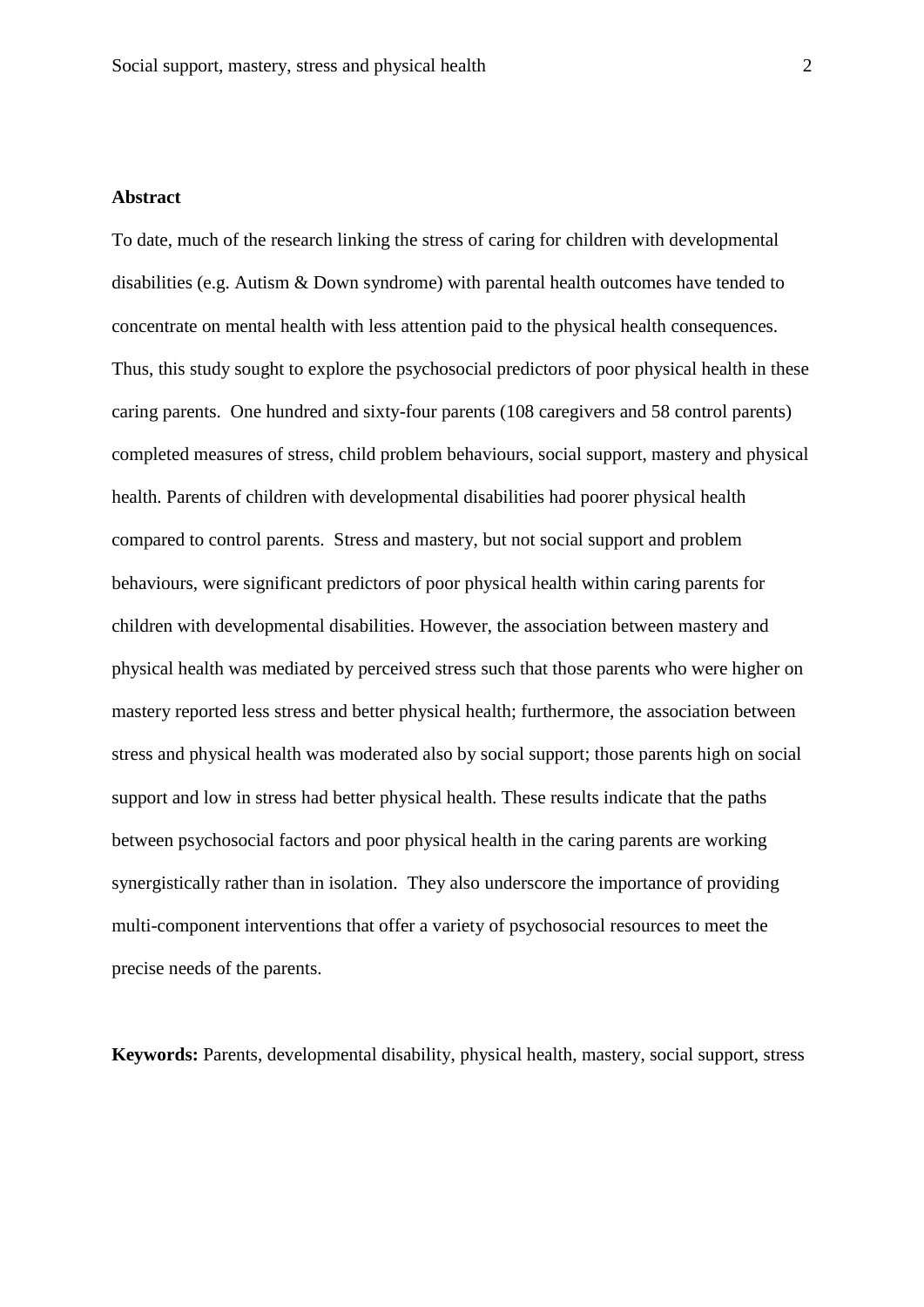# **1. Introduction**

 A wealth of research attests to the negative psychological impact of caring for a child with developmental disability (e.g. Autism, Down syndrome, and Fragile X) on parents. Although some parents cope well with the demands and challenges of caring for a child with a developmental disability (DD; Ollson & Hwang, 2008; Scorgie et al., 1998), others do not, and as a consequence are more likely to experience outcomes such as distress (Gallagher & Hannigan, 2014; Thurston, Loney, Wong & Browne, 2011), anxiety, low self-esteem, depression (Ollson & Hwang, 2008), poorer general emotional health, and pessimism about the future. More recently a call for researchers to examine the physical health of these caring parents has been made (Miodrag & Hodapp, 2010), which seems particularly pertinent given likely economic costs of illness in carers. Consequently, research efforts have begun to explore the physical health of caring parents.

 In fact, research has found that relative to age- and gender matched control parents, parents of children with DD have poorer physical health for e.g. poor sleep, greater risk of hypertension, arthritis, increased headaches and higher rates of infection (Gallagher & Whitley, 2013; Lovell et al., 2012; Resch, Elliott, & Benz, 2012). Moreover, poor physiologically functioning is the likely underlying mechanism behind the poor health in caring parents (Gallagher et al., 2009; Lovell et al., 2012; Ruiz-Robledillo et al., 2014; Seltzer et al., 2001). Although the two key factors that drive this association, social support and child problem behaviours, have received the bulk of attention from researchers, less attention is paid to coping styles. Further, research has established that physical health in these caring parents was best explained not by single psychological factors but more so by the interaction of two predictors variables (Gallagher & Whiteley, 2013). In that case, child problem behaviours exacerbated perceptions of stress to negatively impact physical health. Taking a piecemeal approach rather than testing integrated models has been criticised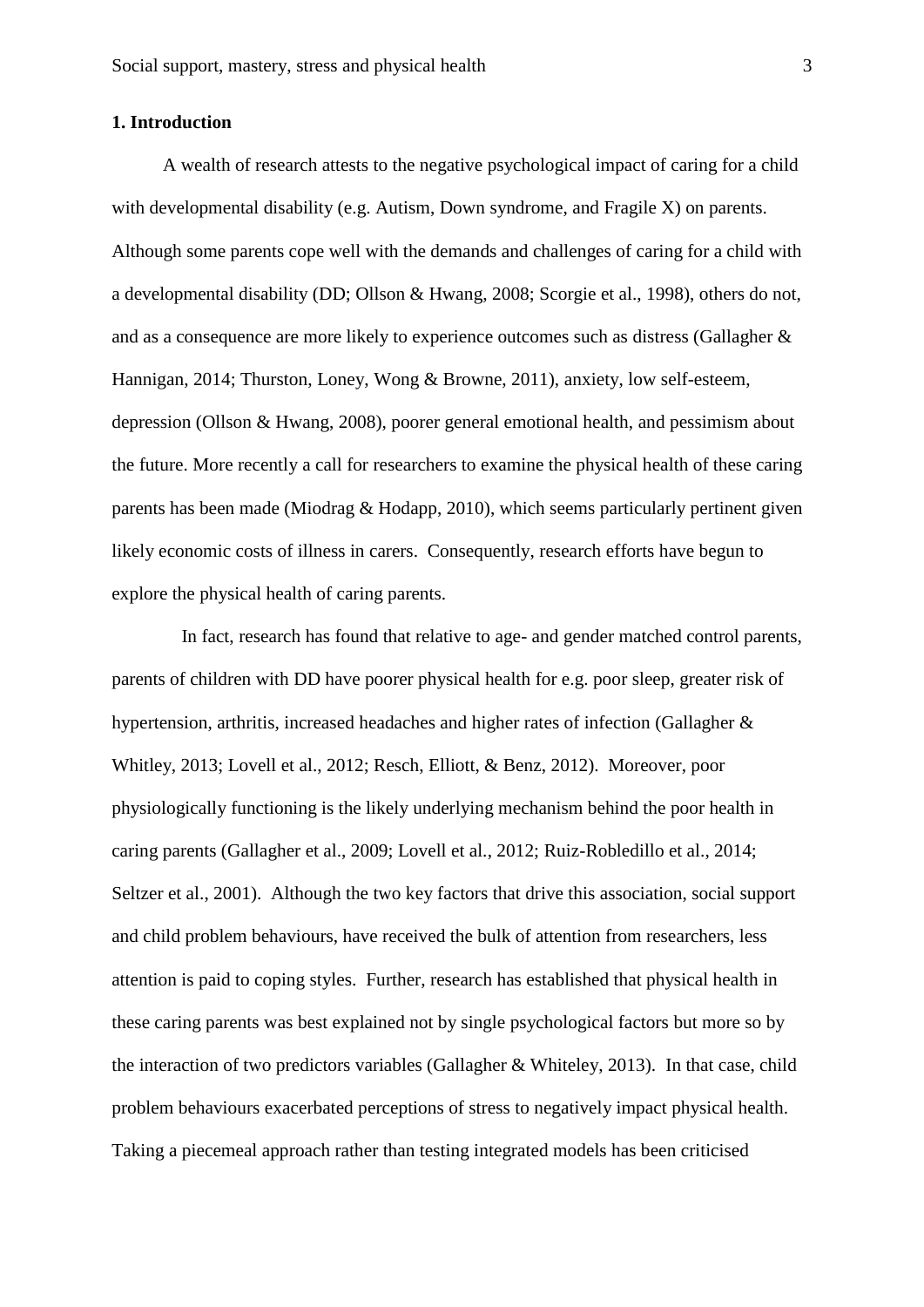(Matthews & Gallo, 2011), indicating that this type of synergistic research is clearly warranted.

Child behaviour issues, particularly externalizing behaviours such as hyperactivity and conduct problems have consistently been shown to explain a significant proportion of the variance in parental distress and poor physical health in caring parents (Baker, Seltzer & Greenebrg, 2012; Hodapp, Fidler, Smith, & Hodapp, 1998; Blacher & McIntyre, 2006; Floyd & Gallagher, 1997; Gallagher et al., 2009; Hastings, Daley, Burns, & Beck, 2006). Problematic behaviours were found to moderate the association between stress and physical health (Gallagher & Whiteley, 2013), such that parents who reported more problem behaviours also reported more perceived stress and poorer health. However, stress in parents has also been shown to vary with social support (Bailey, Wolfe, & Wolfe, 1994; Dunn, Burbine, Bowers, & Tantleff-Dunn, 2001); those who report more social support tend to report less stress. Although social support is vital for physical health (for review see Uchino, 2009) and has been shown to have a direct effect on blood pressure and immune function in parents (Gallagher & Whitely, 2012; Lovell et al 2012; Ruiz-Robledillo et al. 2014), one pathway through which social support exerts its effect on health is through stress buffering.

 The transactional model of stress (Lazarus & Folkman, 1984) suggests internal and external resources are influential in determining an individual's stress appraisals. Social support is a key external resource that has been found to influence stress appraisals (see Uchino, 2009). According to the stress buffering hypothesis (Cohen & Wills, 1985) social support, particularly perceived support, impacts health outcomes through its influence on the appraisal of the stressful situation. Those with a high level of perceived social support are less likely to appraise a situation as stressful as those with low social support. Therefore, parents with high levels of perceived social support are more likely to report fewer negative reactions to parenting stress than parents with low social support. To our knowledge, no study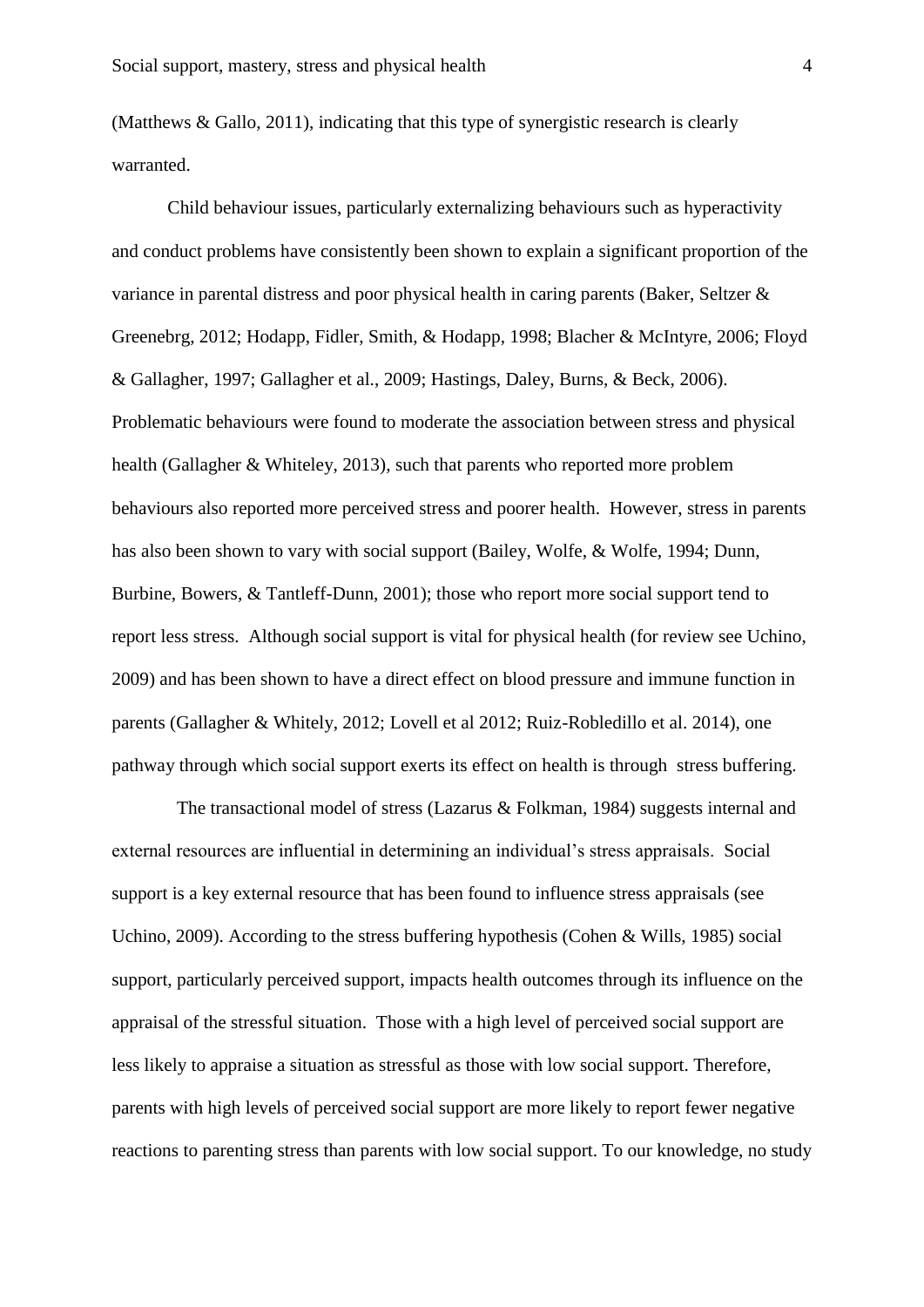has examined the buffering role of social support on stress appraisals in this context, although positive appraisals were associated with lower depression and lower perceptions of stress among parents (Trute et al., 2010), implying that there may be a key role for the influence of social support in stress appraisals in this context. Thus, given that social support is inversely related to psychological issues such as depression and anxiety and is expected to "buffer" parents from stress through influencing how they perceive the stressful situation, it could be that social support influences physical health in these caring parents through its impact on perceptions of stress.

In terms of the transactional model of stress, individuals appraising stressors as controllable are theoretically believed to display an attenuated response to stressors (Lazarus & Folkman, 1984). And consistent with this, mastery or the belief that one has control over life's obstacles has been associated with better psychological health (Haidt & Rodin 1999; Singer & Farkas, 1989), as well as better caregiver physical health (Roepke et al., 2008, including lower incidence of coronary heart disease (Lundgren et al. 2014), better self-rated health, better functional status, and lower mortality (Seeman & Lewis 1995). However, whether or not mastery has similar protective effects against poor physical health in these caring parents has yet to be investigated. Further, although the influence of mastery on levels of problem behaviour and psychological health in parents of children with DD has been examined (Paczkowski & Baker, 2007; Raina et al., 2004) the interactive pathways between perceived stress, social support, mastery and physical health have not been tested. In fact, to our knowledge, this is the first study to test these interactive pathways and it is in line with a recent call for researchers in paediatric psychology to use contemporary statistical techniques to test interactive effects (Karazsia, Berlin, Armstrong, Janicke, & Darling, 2013). We hypothesise that control of stressful situations will consequently enable parents to feel more confident and masterful hence protecting their health (Hastings et al., 2006). Thus, it could be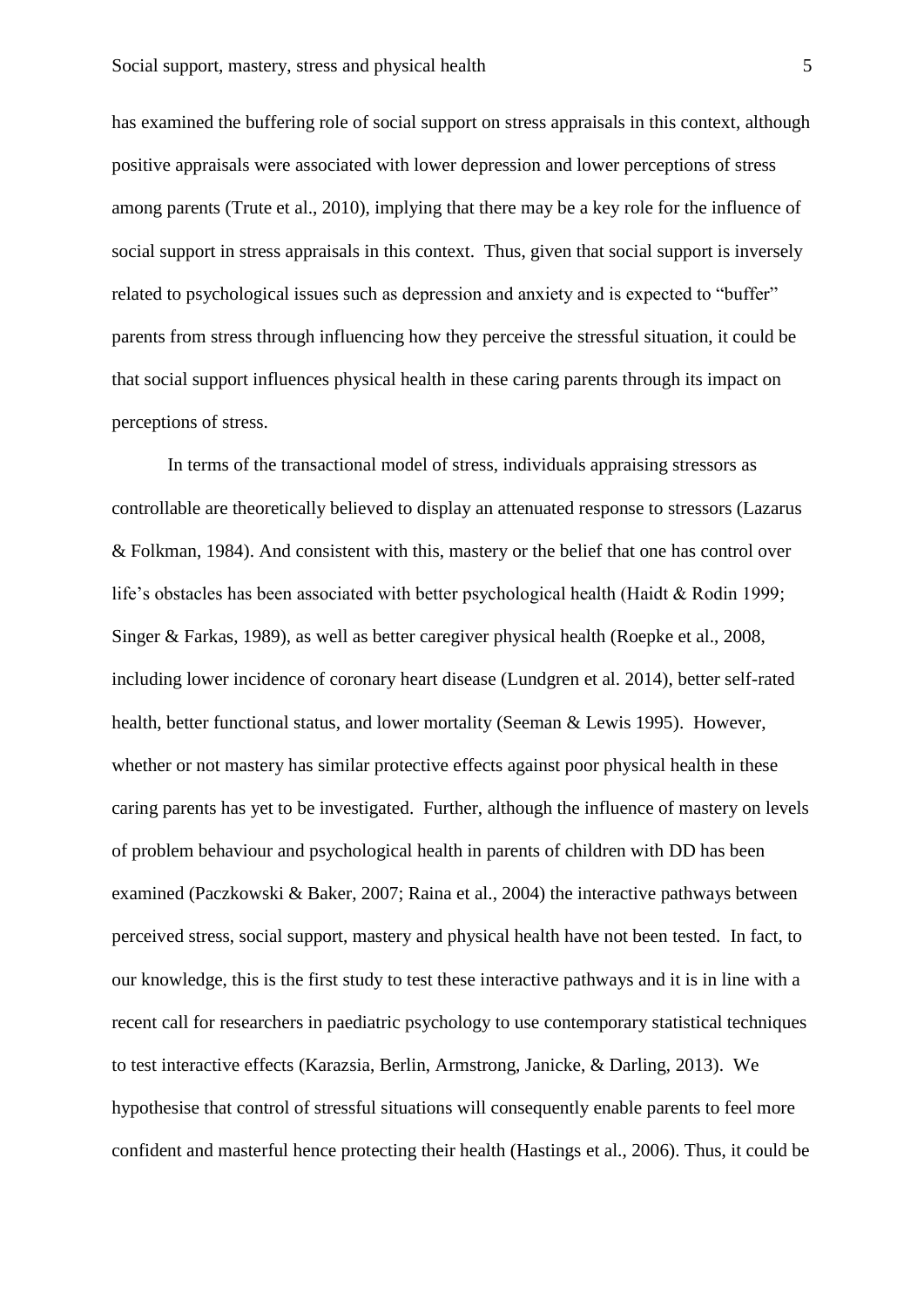that the association between mastery and physical health may be explained again by its impact on parental stress appraisals.

So to develop an understanding we take these variables mastery, stress appraisal, social support and test their effects interactively for those caring for a child with DD. Based on the evidence, it is hypothesised first, that compared to age-and gender matched control parents, parents caring for children with DD will report poorer physical health. Second, that mastery and social support will be positively associated with better physical health whereas behaviour problems and perceived stress will be associated with poorer physical health in parents of children with DD. Third, that the relationship between mastery and physical health will be mediated by stress. Finally, the association between perceived stress and physical health in these caring parents will be moderated by social support.

# **2. Method**

# *2.1. Participants, design and procedure*

This study had a cross sectional design with two sets of parents recruited and variables measured across two cohorts. Parents were recruited through word of mouth and University survey recruitment lists via e-mail. Although the survey questionnaire was accessible both online, via survey software (survey monkey) hard copies were made available, most parents completed the questionnaire online (99.1 %) which has been found to be a robust method for data collection (Deutskens, de Ruyter & Wetzels, 2006). Parents of children with DD were recruited through invitation letters distributed by local schools for children with special needs and by organisations supporting parents of children with developmental disabilities. Invitation letters were also placed by such organisations on their social media pages (e.g. Facebook). Inclusion criteria for parents were providing care to a child with a developmental disability under the age of eighteen who lived at home. Forty-five per cent of parents reported caring for children with autistic spectrum disorder, 10%, with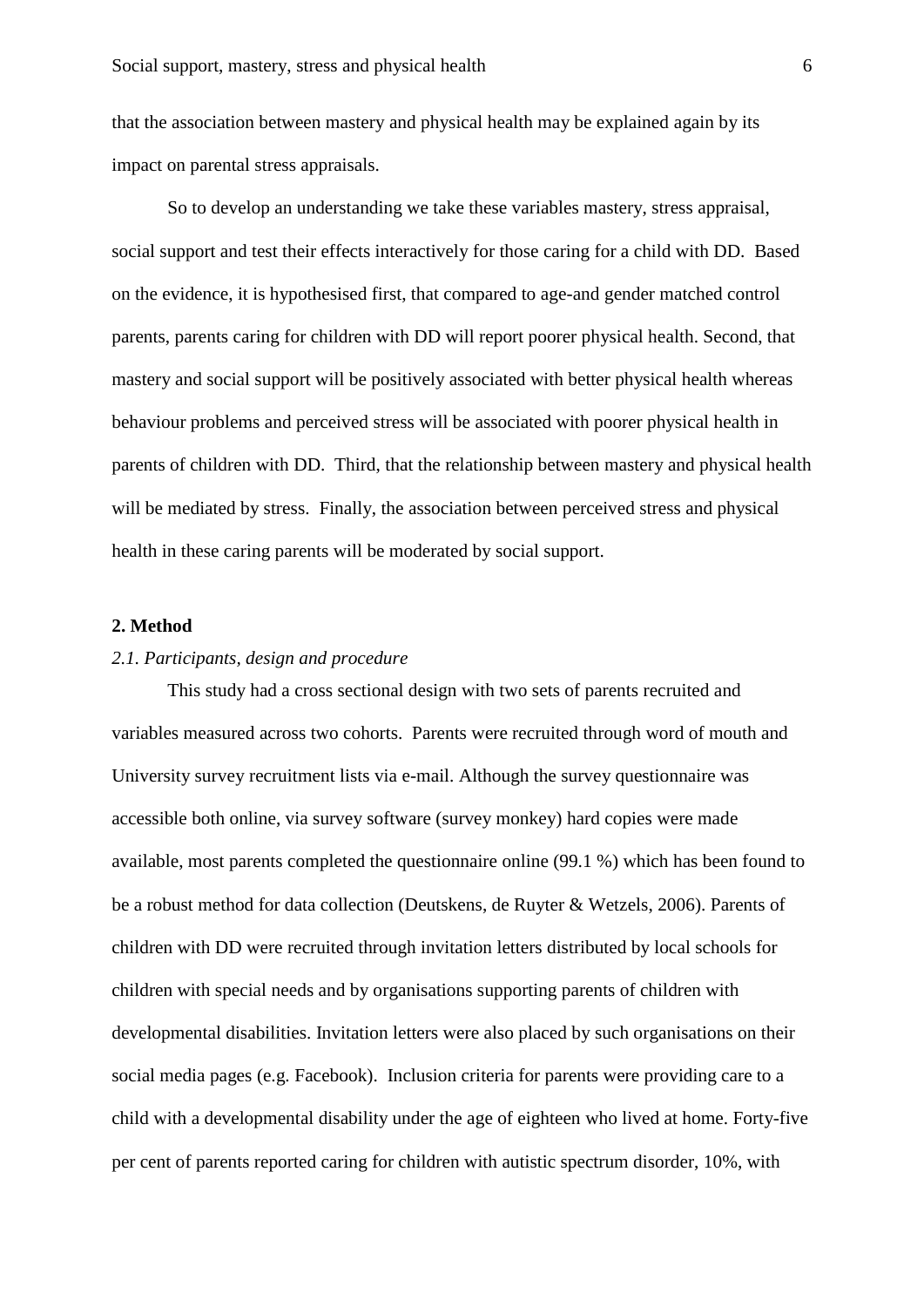Down's syndrome and 45% with mixed disabilities. In total 109 parents of children with DD and 58 control parents completed the questionnaire. The study was approved by the relevant University Research Ethics Committee and all participants gave informed consent.

#### *2.2. Measures*

# *2.2.1. Socio demographic characteristics*

 Respondents provided information on their age, gender, marital status, education level, ethnicity, number of children under the age of 18 in the household, the childs age and if they had a disability. Socio-economic status was measured using The Registrar General's social classification (Office of Censuses and Surveys, 1972). Participants were asked to specify their occupation, which was scored, 1, professional (e.g. physician), 2, managerial (e.g. director), 3, non-manual/clerical (e.g. secretary), 4, skilled manual (e.g. carpenter), 5, semi-skilled manual (e.g. bus driver), 6, unskilled manual (e.g. labourer). A simple categorical scoring of manual  $(4.5.6)$  vs non-manual  $(1.2.3)$  was created. This measure has been used in previous caregiver research (Gallagher & Whitleley, 2013).

#### *2.2.2. Psychological Stress*

The 4-item Perceived Stress Scale (Cohen, Kamarck, & Mermelstein, 1983) was used to measure psychological stress over the previous month. This scale, used previously in caregiver research (Gallagher, Phillips and Carroll, 2009; Vedhara et al., 2002) measures how stressful individuals perceive situations they have experienced over the last month. Scale responses range from 0, never, to 4, very often, and include two reverse scored items, with higher scores indicating greater perceived stress. Items in the scale include 'In the past month, how often have you felt able to control the important things in your life?' and 'In the past month, how often have you felt things were going your way?' The scale has shown high internal consistency reliability (Cronbach's  $\alpha$  = .88) in previous research (Gallagher &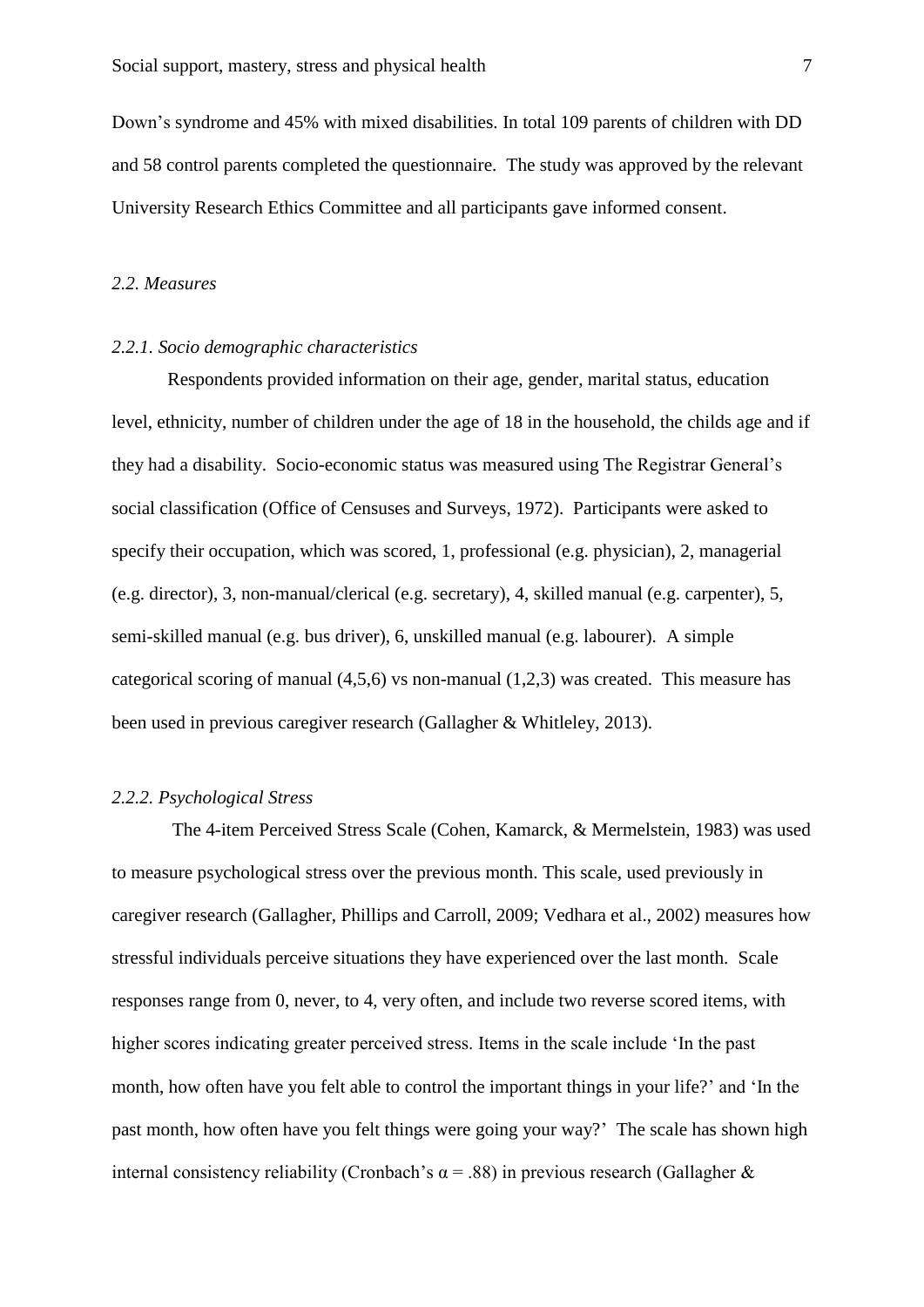Whiteley, 2013). In the present study a high internal consistency reliability of  $\alpha = 80$  was observed.

# *2.2.3. Mastery*

The Personal Mastery Scale (Pearlin & Schooler, 1978) is a 7-item scale that measures the extent to which an individual feels control over life outcomes. Items include "I often feel helpless in dealing with the problems of life" and "What happens to me in the future mostly depends on me". Items are scored on a scale from 1 ("strongly agree") to 4 ("strongly disagree"), and negatively worded items are reversed scored. Higher scores indicate higher mastery. This scale is one of the most widely used measures in health research and a high internal reliability has been found in previous caregiver research (Cronbach's  $\alpha$  0.73; Sherwood et al. 2007). In the present study a good Cronbach  $\alpha$  .82 was observed.

# *2.2.4. Social support*

Social support was assessed with the 12- item Support functions scale (Dunst et al., 1984). Parents were asked to rate sources of support available to them on a 5- point Likert scale ranging from 1 (" never") to 5 ("quite often"). Sources of support available include practical support (e.g. someone to help take care of your child) and emotional support (e.g. someone to talk about things that worry you). Both the total score and the total of the subscales were used for analysis with higher scores indicating more social support. Others have used this scale previously (Gallagher et al., 2009; Gallagher & Whitely, 2012). A high internal consistency reliability was shown in the present study for the total scale  $\alpha$ .91, emotional support subscale  $\alpha$  = .85 and practical support subscale  $\alpha$  = .85.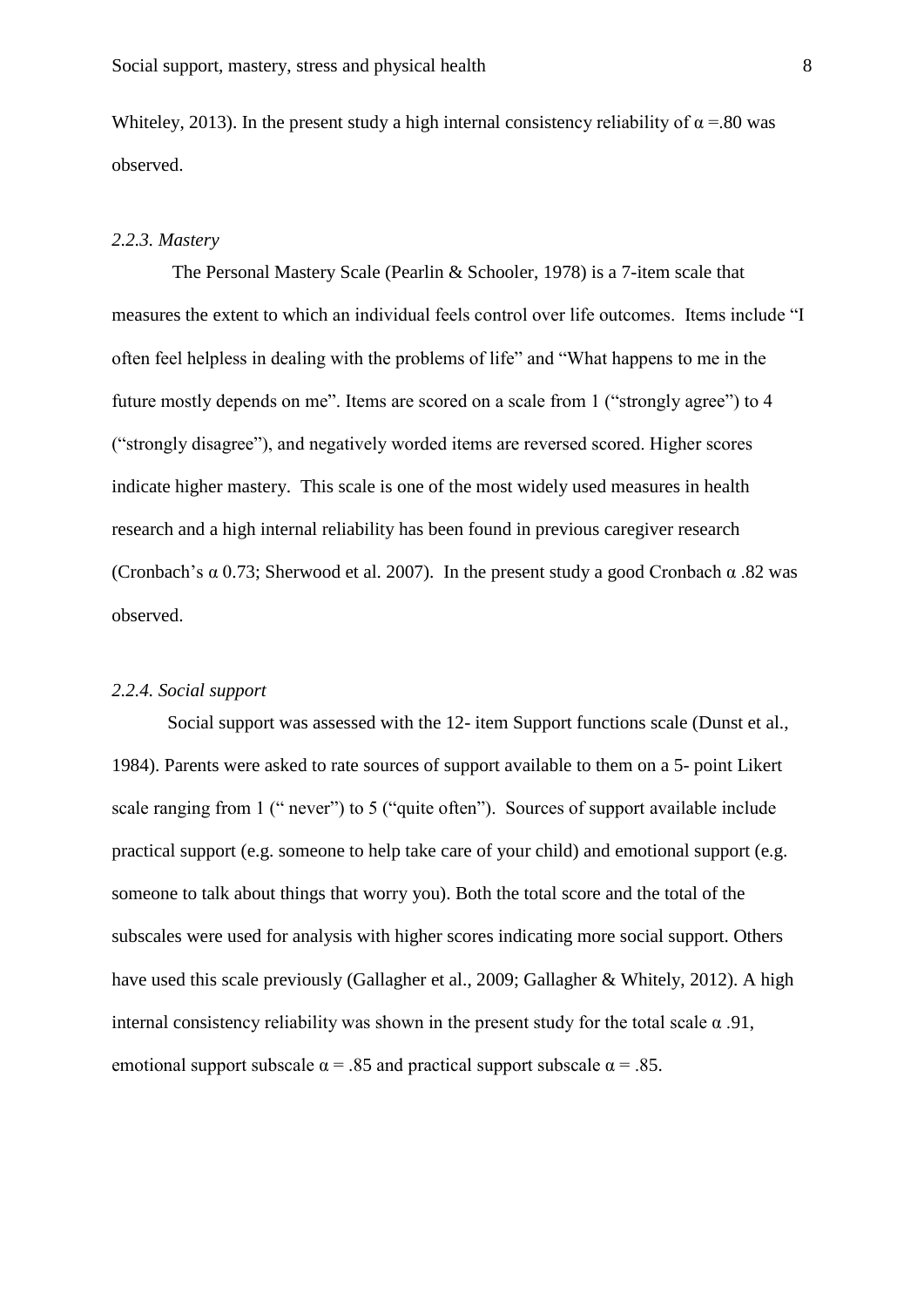#### *2.2.5. Child Challenging behaviours*

The Strengths and Difficulties questionnaire (SDQ: Goodman, 1997) was used to measure child challenging behaviours. However, only two of the subscales measuring conduct disorder (e.g. 'often argumentative with adults';  $5 -$ item) and hyperactivity (e.g. easily distracted, concentration wanders; 5 - item) were chosen as previous research has indicated that these challenging behaviours are one of the main sources of stress in these parents (Sipal, Schuengel, Voorman, Van Eck & Becher, 2009). The questionnaire has been used extensively in research with children with DD and their parents (e.g. Beck et al., 2004; Hastings et al., 2006). Parents self-report whether a behaviour is somewhat true (scored 0), true (scored 1) or certainly true (scored 2) of their child, some items are reversed scored (e.g. generally obedient, usually does what adults request). Higher scores indicated more problem behaviour. The scale has been shown to be reliable (Cronbach's  $\alpha$  = .78) and effective at identifying challenging behavioural problems in children (Goodman & Scott, 1999). Internal consistency reliability in this study was adequate Cronbach  $\alpha$  0.78, reliability for the subscales were also adequate; hyperactivity ( $\alpha$  0.68) and conduct ( $\alpha$  0.79).

#### *2.2.6. Physical Health*

Self-report parental physical health was assessed with the Physical Health Questionnaire (PHQ; Schat et al., 2005). This brief 14-item self-report scale of somatic symptoms including sleep disturbances (Have you woken up during the night), headaches (Have you experienced headaches), gastrointestinal problems (have you suffered from an upset stomach), and respiratory infections (have you had respiratory infections more severe than minor colds that "laid you low"). Parents are asked to rate how often they have experienced these symptoms during the last year, from 1 (not at all) to 7 (all of the time). A higher score is an indication of poorer physical health. This scale has been used in parental carer research previously (Gallagher & Whiteley, 2013) and has shown good internal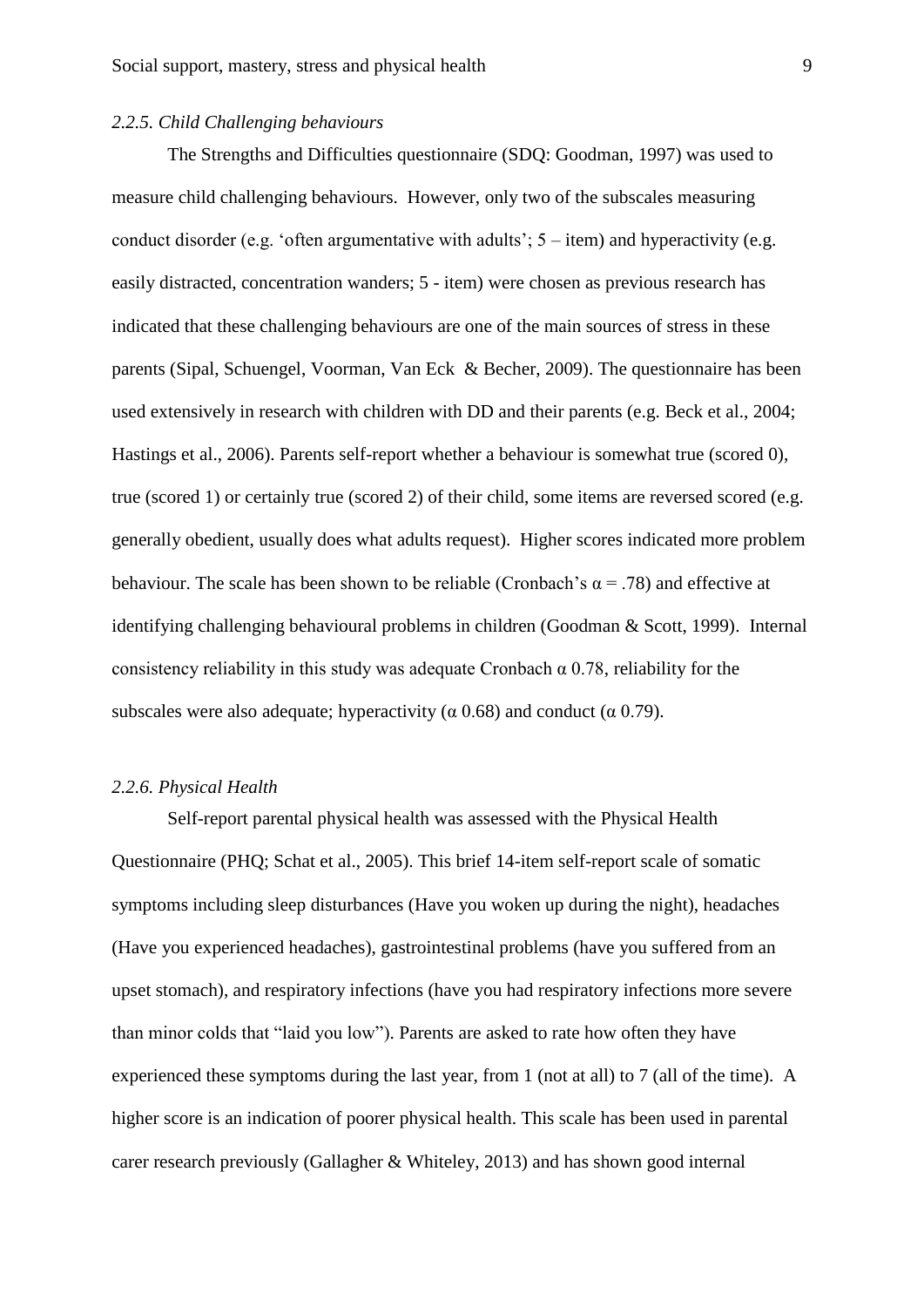consistency. In the current study a Cronbach  $\alpha$  .84 was obtained, values for subscales were; sleep disturbance ( $\alpha$ .04), headaches ( $\alpha$ .92), gastrointestinal problems ( $\alpha$ .88) and respiratory infections episodes  $(\alpha, 80)$ . A single item question which asked parents 'Compared to others of your age and sex, how would rate your general health?' was included, the response was either, excellent (scored 5), above average (scored 4), average (scored 3), below average (scored 2) or very poor (scored 1).

#### *2.3. Statistical analyses*

Initial analyses of group differences were by Chi-square, t-Test, and univariate (ANOVA) with partial eta – squared  $(\eta_{\text{p}}^2)$  as the measure of effect size. Bivariate correlation analyses was used to determine whether any demographic variables, caregiver characteristics, mastery, perceived stress or social support were related to physical health in the caregiver group. Subsequent analyses focused on within group analyses, i.e., psychosocial predictors of poor physical health in parents caring for children with disabilities. Indirect effects analysis was conducted using the PROCESS macro created by Preacher and Hayes (2012) in SPSS. The bootstrap procedure was used to further evaluate the significance of the mediator. We based the estimate of the indirect effect by running 1,000 bootstrap iterations of computed samples and used a 95% confidence interval (CI). A mediation model (Model 4) tested the mediating effect of perceived stress on the relationship between mastery and PHQ. A moderation model (Model 1) was used to test if the association between perceived stress and physical health was moderated by perceived support.

#### **3. Results**

*3.1. Parental socio-demographic characteristics, psychosocial factors and physical health* In terms of socio-demographics, the majority of participants were female (91%;  $m_{\text{age}} =$ 40.1,  $SD = 7.2$  years), white (97%) and married (72%) with the remainder of the sample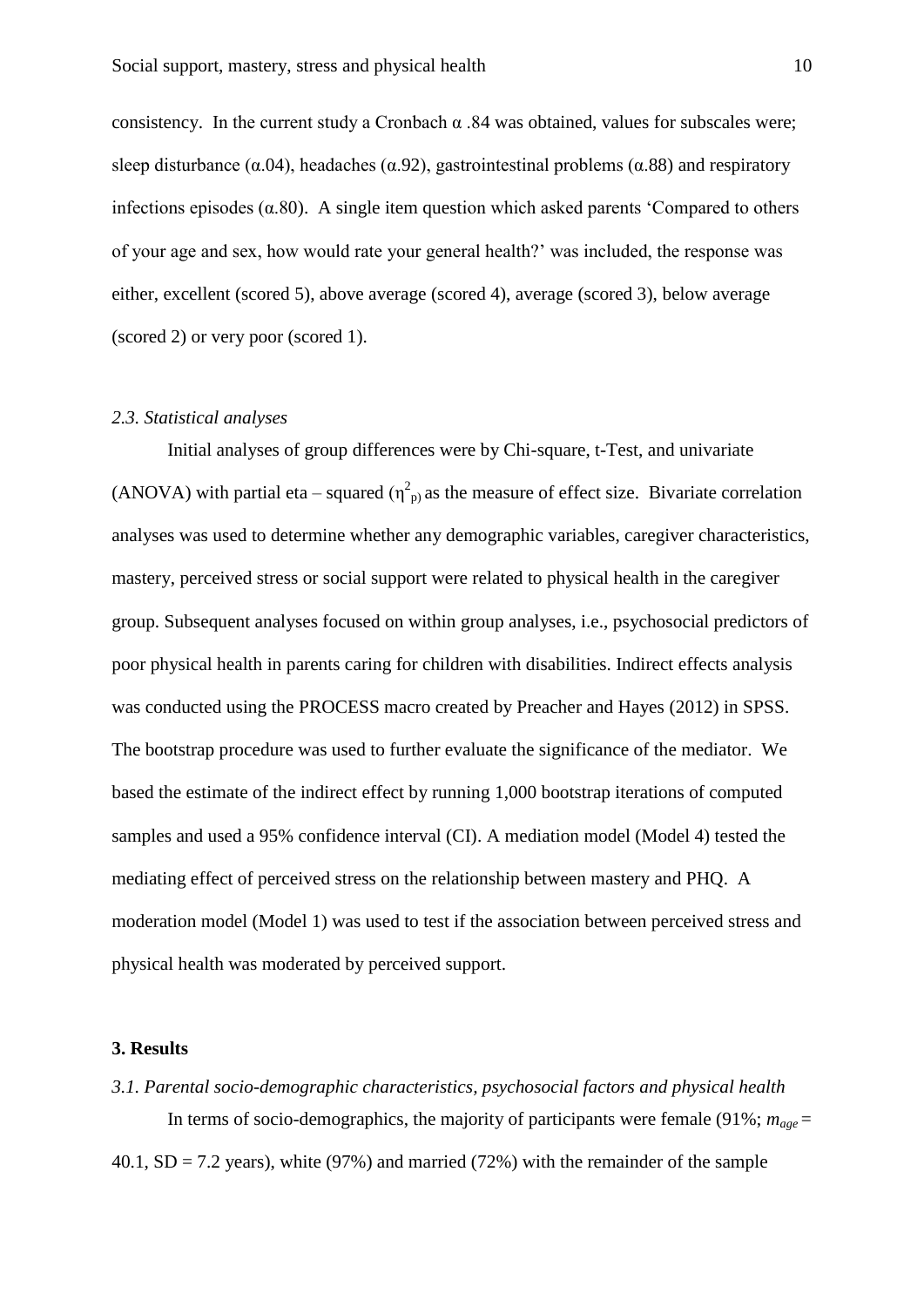separated/ divorced (13%), single (14 %), or widowed (1%). Parents had an average of two children and the median age of the children in the control group was slightly lower however number of children in family and age of child were not related to outcome variables. The two parent groups matched on socio economic status  $U = 2684$ ,  $z = -.824$ ,  $p = .41$ , the median income level of parents was in the  $\epsilon$ 20,000 -  $\epsilon$ 40,000 bracket. Other pertinent characteristics of the parental group are presented in Table 1. As can be seen the two parental groups did not differ significantly on age, gender and marital status.

# [Insert Table 1 about here]

Parents of children with DD reported higher perceived stress, lower mastery, less social support and more physical health problems than control parents (see Table 1). Moreover, the effect sizes (partial eta-squares of  $(\eta_{p}^{2})$  48, .46, .38, and. 47, respectively) signify large and medium significant differences. Analysis of the PHQ subscales indicated significant differences between the parental groups on all 4 subscales; sleep disturbance,  $U = 2384$ ,  $z =$ 2.63,  $p < 0.01$ , headaches, U = 1517,  $z = 5.54$ ,  $p < 0.000$ , gastrointestinal U = 2141,  $z = 3.43$ ,  $p <$ .001 and respiratory infections,  $U = 1968$ ,  $z = 4.03$ ,  $p < .000$ . Parents of children with DD reported their health as worse across all domains. Moreover, parents of children with DD rated their health as average compared to control parents who rated their health as above average.

# *3.2. Associations between predictor variables and physical health in parents caring for children with developmental disabilities*

Preliminary analyses were conducted to check for associations between caregiver demographics and physical health. Only gender was related to physical health (*p<* .05), with females reporting worse overall health,  $U = 257$ ,  $z = -2.20$ ,  $p < 0.05$ , than males. Perceived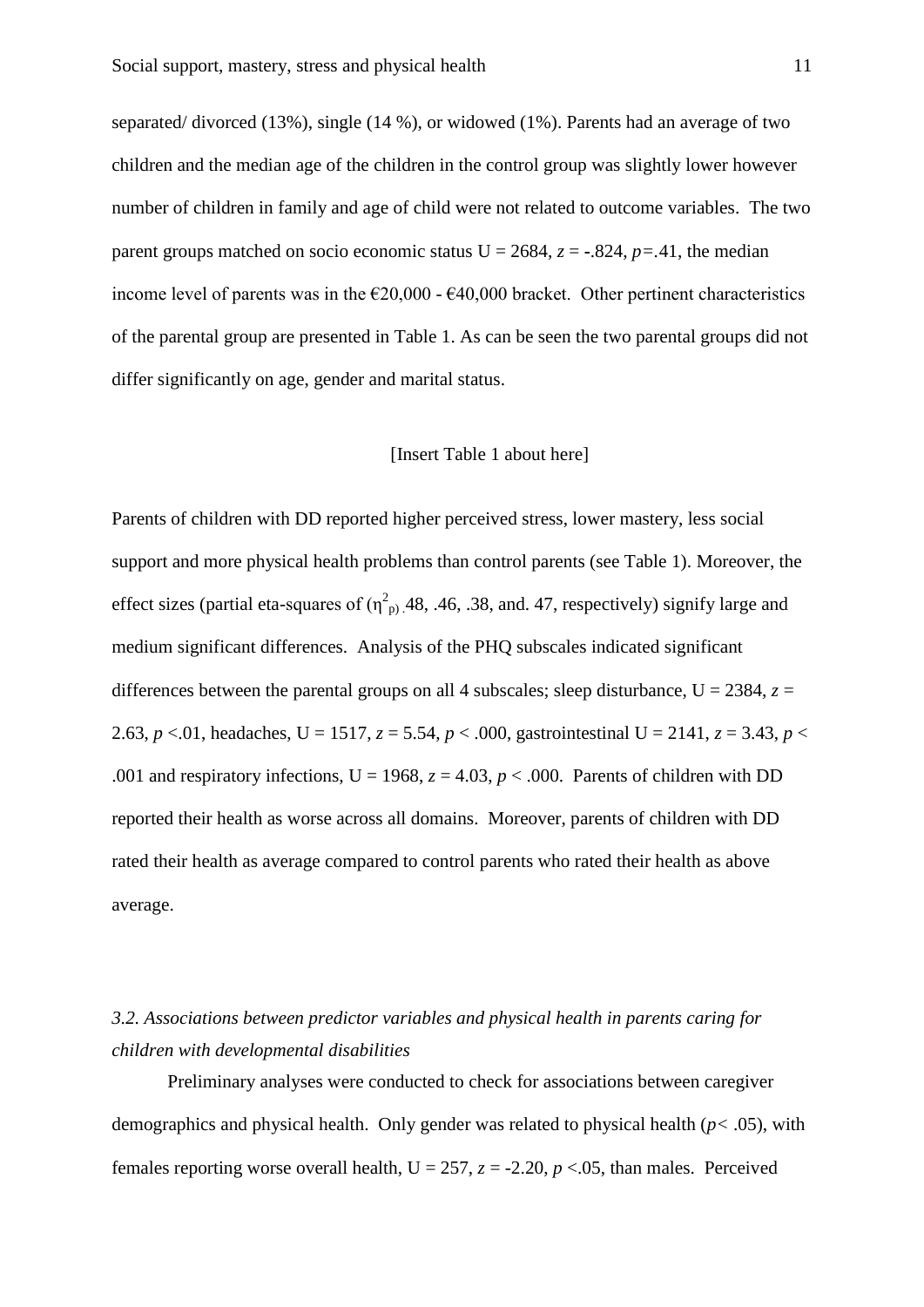stress was positively correlated with physical health and mastery was negatively correlated with physical health suggesting that parents who are high on perceived stress and lower on mastery report worse physical health (See Table 2). Regarding the PHQ subscales, mastery was associated with all four health subscales but more so with sleep disturbance (*r* = -.287; *p* < .01); perceived stress was associated with gastrointestinal problems (*r* = .310; *p* < .01). Surprisingly, behaviour problems and social support were not associated with physical health. But social support was significantly associated with mastery and perceived stress, with mastery associated with higher perceived emotional support (see Table 2).

#### [Insert Table 2 about here]

*3.3. Mediation and moderation analyses of predictors of poor physical health in parents caring for children with developmental disabilities*

## *3.3.1. Mediation*

A PROCESS mediational analysis (Model 4) was used to explore whether perceived stress was a mediator of the relationship between mastery and physical health (see Figure 1 for mediational model and path estimates). The overall relationship between mastery and physical health was significant  $\beta$  = -.97,  $SE = .35$ , *t* (109) = 2.76, *p* < .01. Mastery was a significant predictor of perceived stress  $\beta = -.36$ ,  $SE = .07$ ,  $t(109) = 5.50$ ,  $p < .001$  and perceived stress significantly predicted physical health  $\beta$  = 1.19, SE = .50, *t* (109) = 2.13, *p* = .36. A significant indirect effect of mastery on physical health through perceived stress was observed,  $ME = -0.43$ ,  $SE = 0.20$ ,  $95\%$  CI [ $-0.90$ ,  $-0.86$ ], mastery no longer predicted physical health (to  $\beta$  = -.53, SE = -.39, *t* (109) = 1.38, *p* = .17). Therefore these results suggest that for parents of children with DD, the association between mastery and physical health is partly explained by perceptions of stress.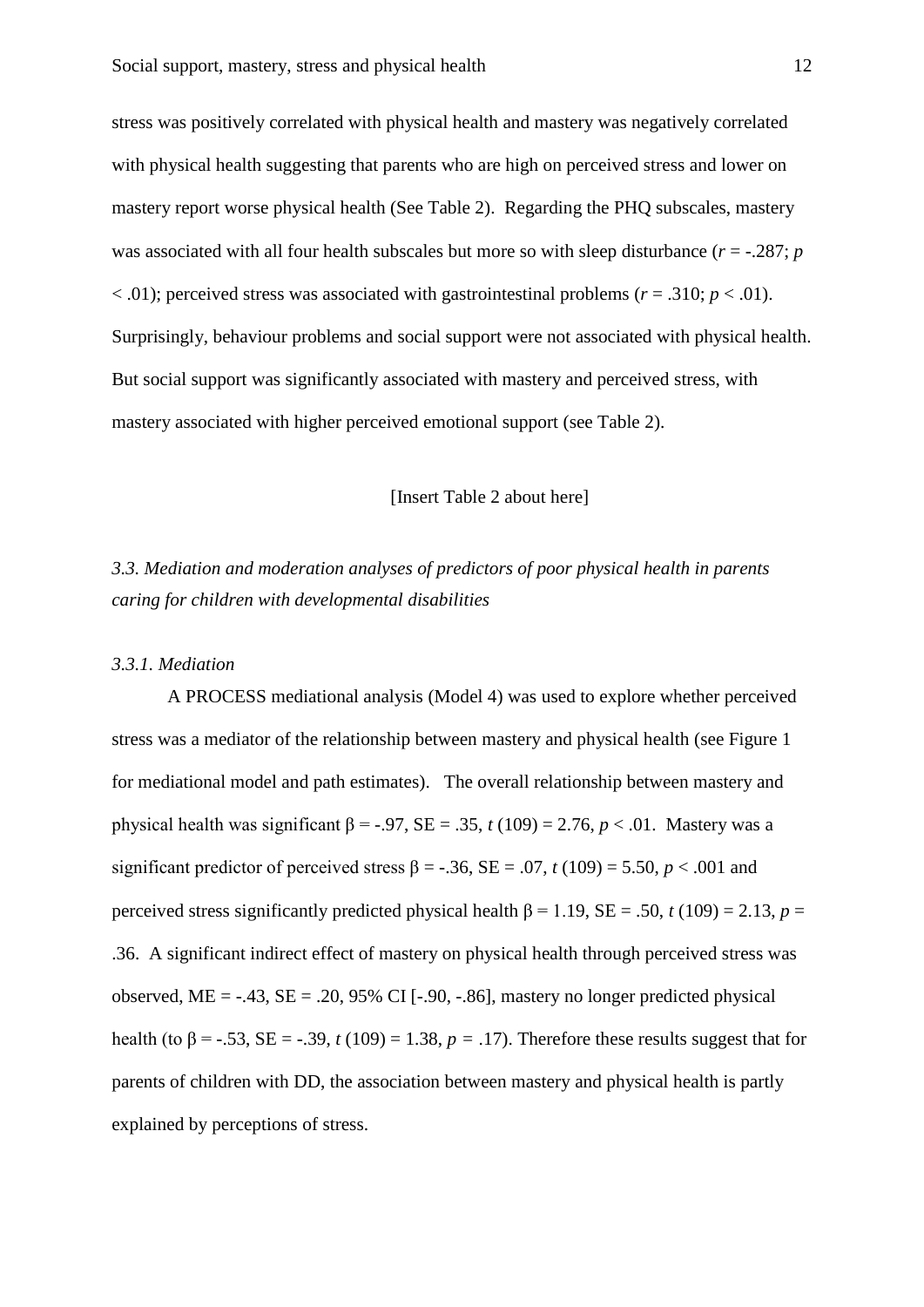# *3.3.2. Moderation*

A moderation was conducted (Model 1 of the PROCESS model) to explore whether perceived support moderated the association between perceived stress and physical health. Analysis indicated that total perceived support and not either of the subscales, emotional or practical, did moderate the pathway between perceived stress and physical health β = .1259,  $SE = .056$ ,  $t(109) = 2.25$ ,  $p < .05$ . There is a significant indirect effect of perceived stress on physical health for medium  $ME = 1.69$ ,  $SE = .46$ , 95 % CI [.78, 2.61] and high  $ME = 2.94$ ,  $SE = .75, 95\%$  CI [1.44, 4.44] levels of perceived support but not for low levels of perceived support ME = .45, SE = .65, 95 % CI [-.83,1.74] (see Figure 2 for illustration). These results indicate the interactive paths between factors which influence physical health in parents, it can be seen that mastery, stress appraisal and social support are central components in protecting physical health but the effects are synergistic.

# **4. Discussion**

 The present study confirmed that caring for children with DD is more strongly associated with poor reported physical health than caring for a typically developing child (Gallagher & Whiteley, 2013; Lovell et al., 2011; Raina et al. 2005). The domains of physical health most affected were sleep, headaches, gastrointestinal and respiratory problems. These particular parents also reported higher perceived stress and lower scores on social support and self-mastery. Moreover, sleep problems (Gallagher et al., 2010; Hemmingsson, Stenhammar, & Paulsson, 2009) and headaches (Mörelius & Hemmingsson, 2013) have been highlighted as a significant cause of concern for these caring parents and tend to persist over time. In other caring contexts, sleep problems and headaches have also been found to be predictive of future health problems (McCurry et al 2009) and have also been found to be associated with an increased risk of developing depression (Geerlings et al., 2000). Further, relative to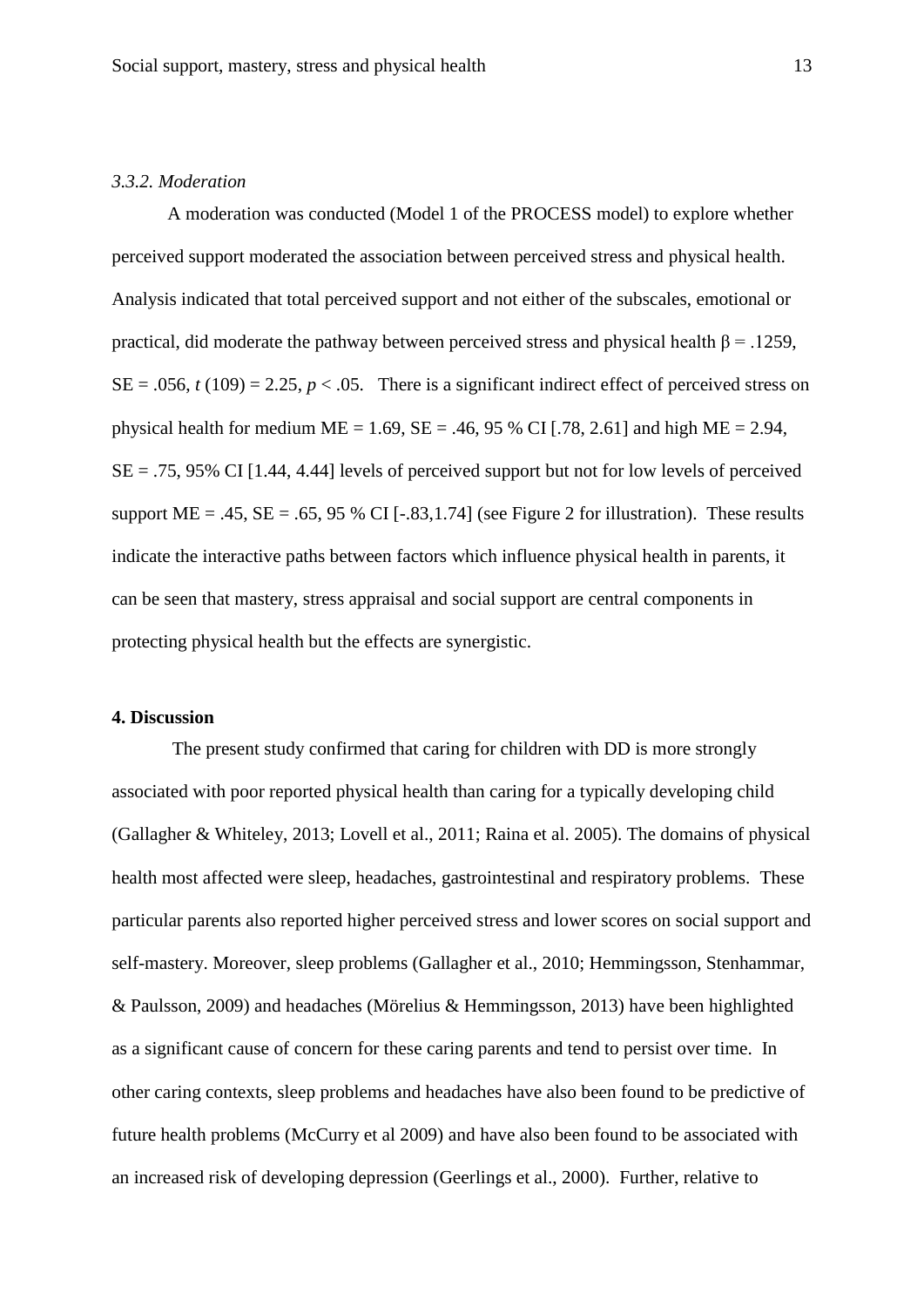control parents, parents of children with DD self-rated health their health as lower than the control; it is worth noting that self-rated health is a predictor of future morbidity (Idler & Benyamini, 1999).

 In terms of the psychosocial pathways driving this poor physical health in parents of children with DD, we found that perceived stress was associated with poor physical health. This aligns with other studies in the field (Gallagher & Whiteley, 2013; Lovell et al., 2011; Raina et al. 2005). Although child problem behaviours were not associated with poor physical health, the association was in the expected direction, i.e., it was positive; this lack of association may have been a consequence of only two subscales from the SDQ being used and not the full scale. A similar non-significant association was evident for social support, which is unlike other studies on psychological and physiological health outcomes in these parents (Dunn et al., 2001; Gallagher & Whiteley, 2012; Lovell et al., 2012). However, our main aim was to explore the buffering role of social support on the perceived stress - physical health relationship. Social support has long been lauded as one of the principal psychosocial factors associated with health outcomes, both psychological and physical, and has previously been found to buffer stress in parents caring for children with DD (Dunn, Burbine, Bowers, & Tantleff-Dunn, 2001; Eisenhower et al., 2005). Even though our findings lend support to this line of research we have found that this interaction is more nuanced in this context. According to the stress buffering hypothesis, social support should only be associated with better physical health in high stress situations, but not in low stress situations (Cohen & Wills, 1985). Here, the association between perceived stress and physical health was only attenuated by high social support when stress was low and not high This result may reflect that although some parents report high perceived support, the type of support they need when highly stressed may not be the support they perceive to have accessible to them. When in a situation that is extremely stressful they may need immediate formal support such as respite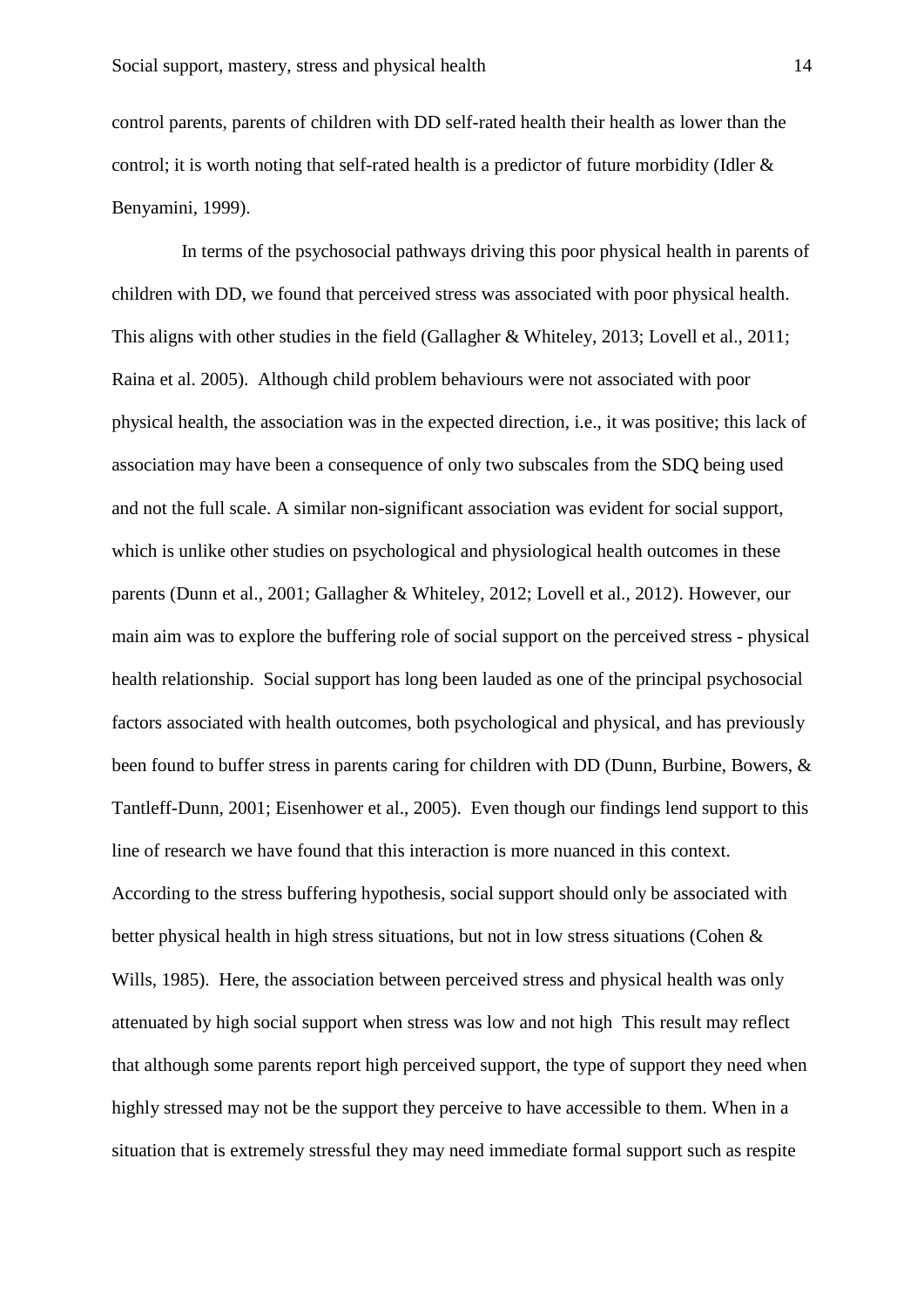care and they may not have this type of support available to them (Gallagher & Whiteley, 2012; Raif & Zimmerman, 1993).

In fact, the stress buffering effect of social support has been shown to be most effective when the type of support matches the needs of the stressful event (Uchino, 2009). This finding may reflect that for these parents who are experiencing high levels of stress, perhaps they need formal or practical support such as respite or interventions. Indeed, the reported median for practical support here (13) was significantly lower than the median for emotional support (19) which could indicate that at higher levels of perceived stress emotional support is not sufficient. Further, recent qualitative studies have found that during periods of high stress when actual or practical social support is not available to parents, they rely on other less effective coping strategies (Gallagher, Phillips, Lee & Carroll, Forthcoming; Gray, 2006). Similarly, parents experiencing high stress and who relinquish care of their child to social services are more likely to do so because they feel unsupported or do not have the right support to meet their needs (Nankervis, Rosewarne, & Vassos, 2011). Thus, in this context perceived availability of social support may not be enough to cope with the extraordinary demands of caring for children with DD, rather in high stress situations it is actual social support that is needed and support that matches the needs of the family (Nankervis, Rosewarne, & Vassos, 2011).

Another psychological factor that was important in shielding against poor physical health in parents of children with DD is mastery. Self-mastery has been found to have important associations for health in other caring contexts (Roepke et al., 2008) and has implications for both physical and psychological functioning (Benyamini, Blumstein, Murad, & Lerner-Geva, 2011; Bovier, Chamot, & Perneger, 2004). The pathway to how mastery may be associated with physical health suggests that an interactive pathway between perceived stress, mastery and physical health, the results suggest that this is the case and an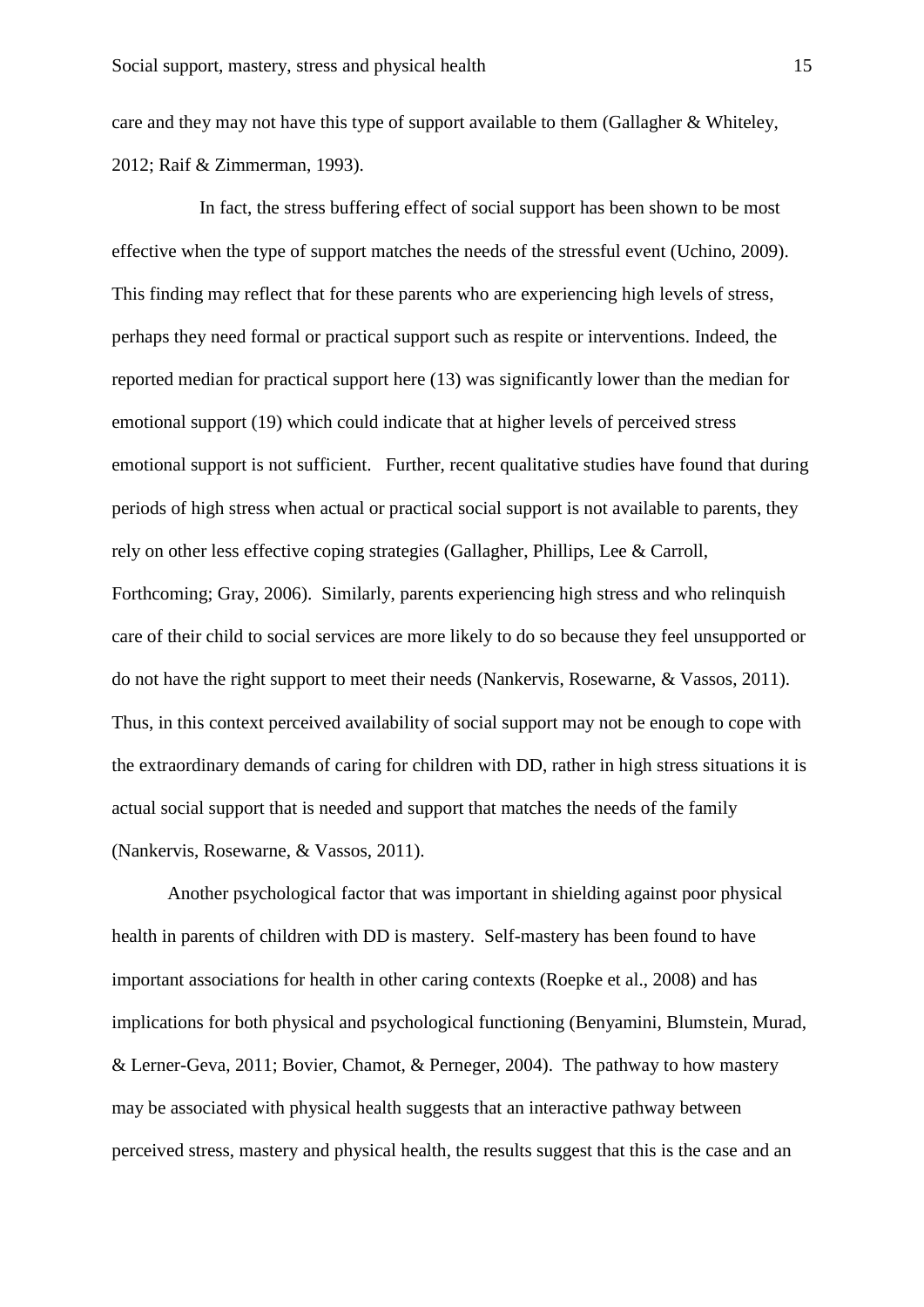indirect path from mastery to perceived physical health through perceived stress was found. Therefore the benefit of mastery to physical health appears to be through its effect on stress appraisal which is consistent with the transactional model of stress (Lazarus & Folkman, 1984). Support for the beneficial impact of stress appraisal on psychological outcomes in parents of children with DD is well substantiated (Trute et al., 2010). The results of this study also suggest that mastery may be a key factor in buffering physical health through its association with stress appraisal. Dealing with challenging behaviours from their children or struggling to access essential services may leave parents feeling they have little control over situations, which can often lead to feelings of loss of control, hopelessness or despondency (Van den Borne et al., 1999). A high sense of mastery therefore is a beneficial resource in dealing with stressful situations and through the interaction with stress appraisal has been shown to be beneficial for physical health. Moreover, given the importance of mastery and control for stress appraisals, it is welcome news that these concepts are now being employed in the development of psychosocial interventions for caregivers (Blom et al., 2013; Solomon, Ono, Timmer, and Goodlin-Jones, 2008). For example, psychosocial interventions that include methods for increasing mastery concentrate on building coping skills and in the first stage of the program parents were coached until they reached maximum mastery capacity after which they continued onto the second part of the program which involved parent directed interaction and these in turn impacted perceptions of stress and well-being. Similarly, parenting programmes for pre-schoolers with DD have been found to improve mastery and reduce stress in these parents (Ingersoll & Wainer, 2013), lending further support to our data.

#### *4.1. Limitations*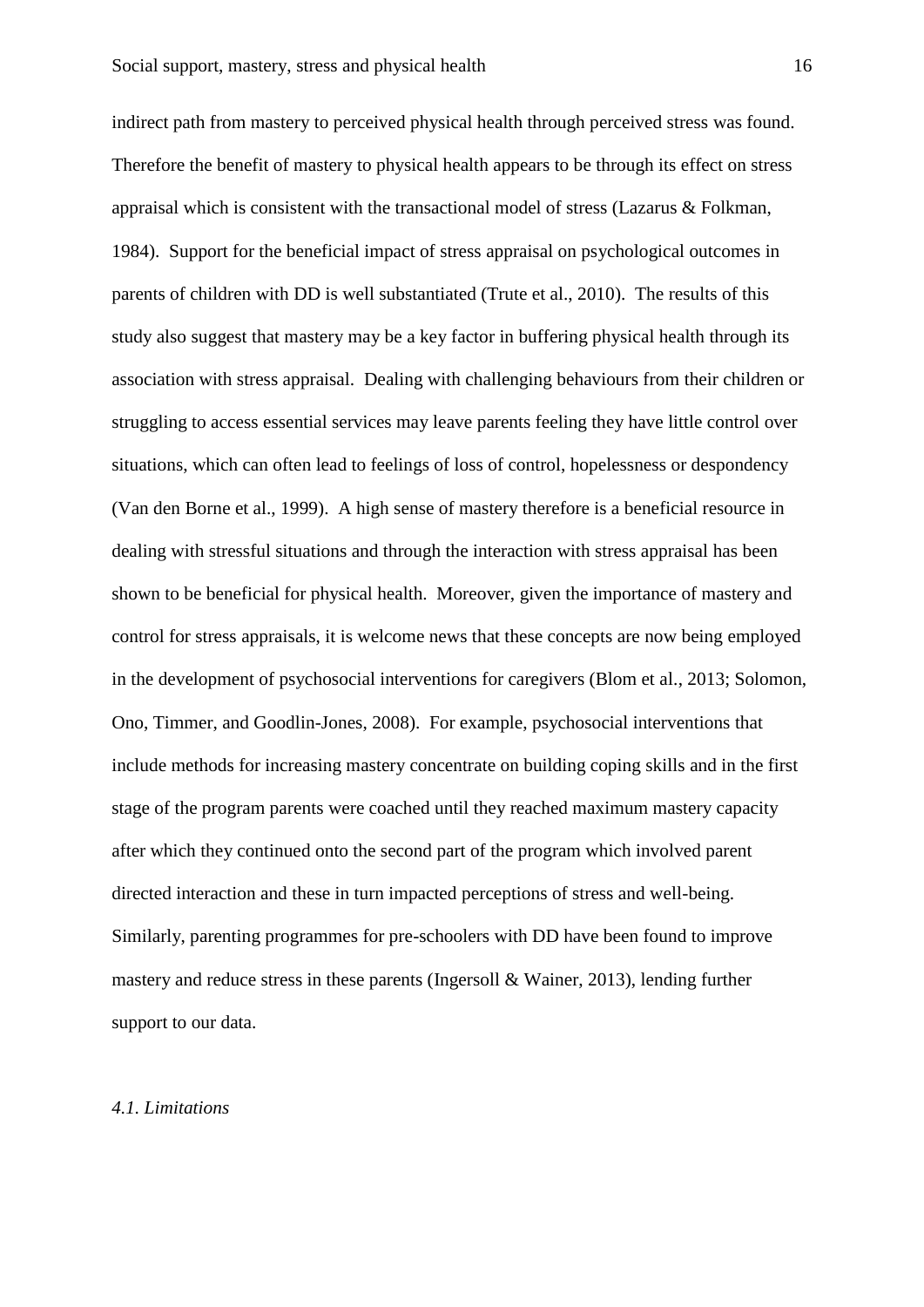The limitations of the present study include the use of a cross sectional study ensuring inferences about causation are not possible. A further limitation is the self-selection of participants who responded to requests for participation, therefore our findings cannot be generalised. The reliance on self-report measures means that the study was also restricted to the parents' assessment of their own well-being; which can be affected by stress levels and psychological health. Despite this, self-report measures are commonly used in caregiver research and have been shown to be reliable and valid. Although a significant difference was found in physical health between parental groups, the median score in physical health for the parents of children with DD (53) was lower than reported in UK samples (Gallagher  $\&$ Whiteley, 2013). Additionally, perhaps the use of a scale such as the Family Support Scale (Dunst et al., 1984) which focused formal and informal sources of support (helpfulness of sources of support) support rather than on perceived support may have led to different results. Finally, it is difficult to know what type of stressor was being perceived as most challenging as the PSS does not capture such data. Future studies could try and assess this in more detail.

#### *4.2. Conclusion*

In summary, the present study extended research on the underlying pathways in which stress is associated with physical health in parents of children with DD. In this study we have demonstrated an interactive pathway between mastery, perceived stress, perceived support and physical health. Our findings underscore the importance of providing actual support or respite interventions during periods of high stress (Shattuck, et al., 2011; Nankervis, Rosewarne, & Vassos, 2011) to improve the health of these families. The results also suggest that the mastery may be a key mechanism in shielding parents of children with DD from poor physical health through its influence on stress appraisals. Finally, these data indicate that social support and mastery may be key factors that influence how stress impacts the physical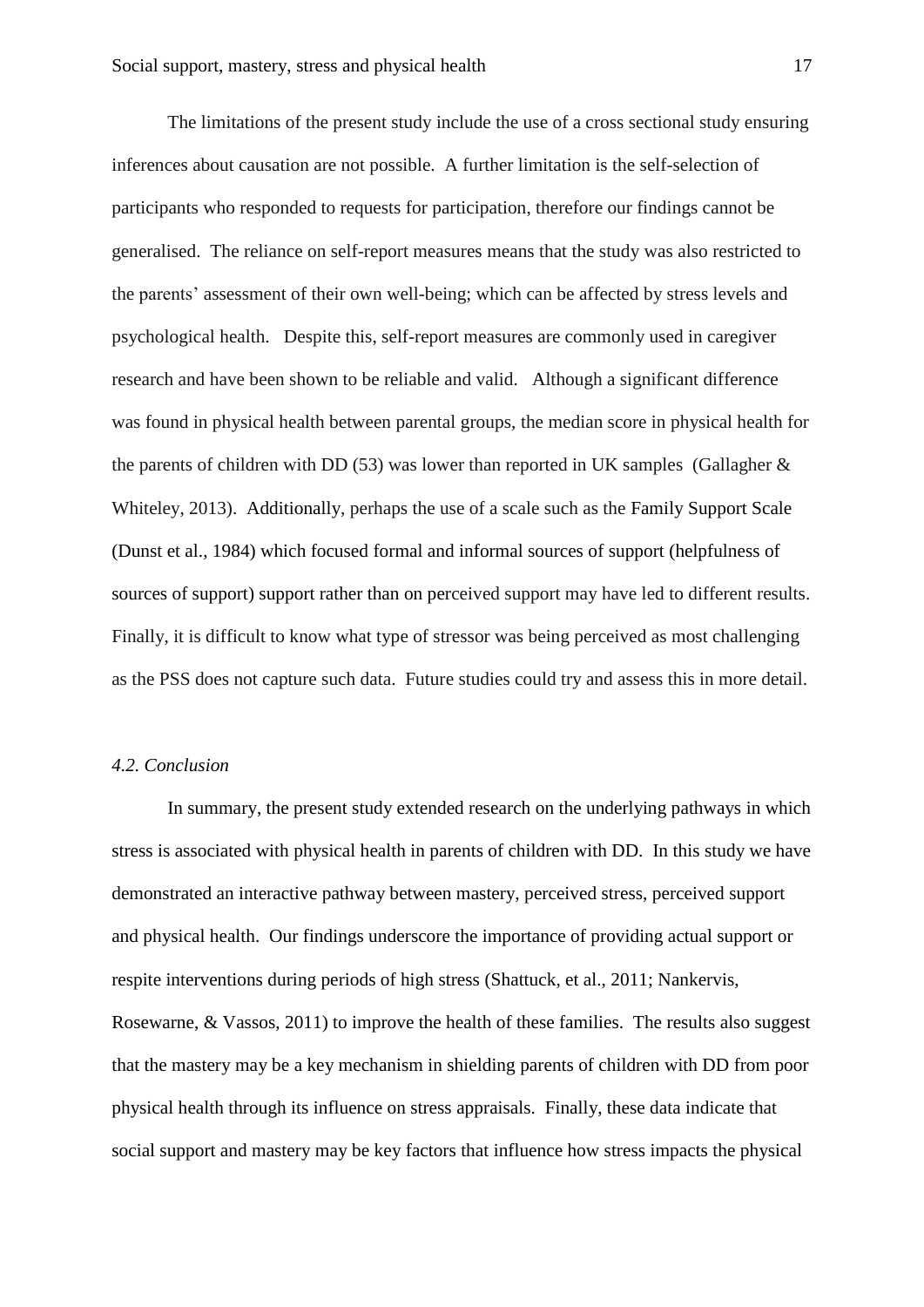health of parents of DD children and psychosocial interventions harnessing these concepts are currently the focus of research efforts (Blom et al. 2013; Ingersoll & Wainer, 2013; Solomon et al., 2008). Moreover, identification of psychosocial resource factors may help health professional's identify key targets for interventions that may, in turn, improve the health of parents of children with DD.

# **Acknowledgements**

We would like to thank all the parents who participated in this study and the Development Disability family support groups for helping with our recruitment.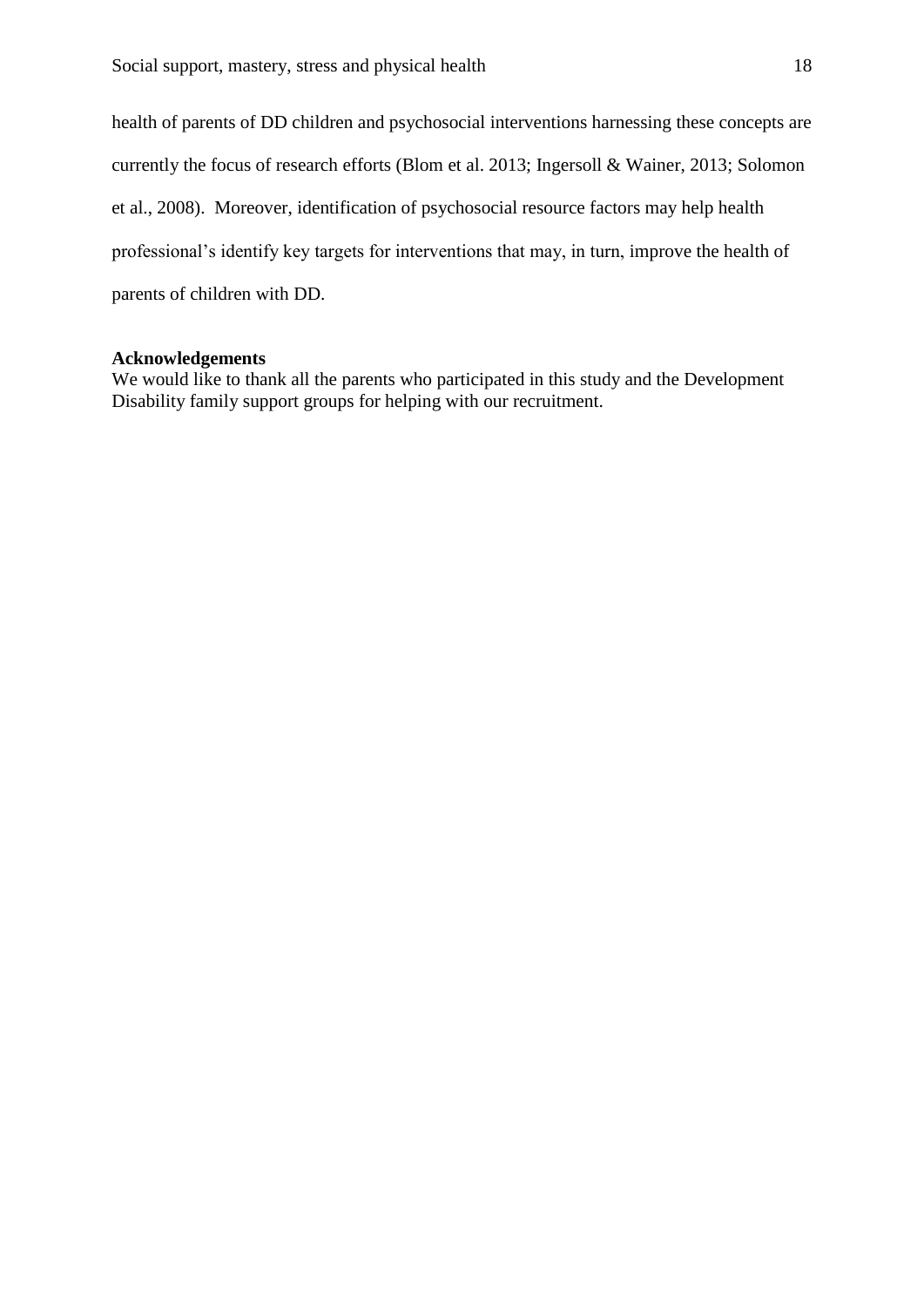#### **References**

- Bailey, D., Wolfe, D., & Wolfe, C.(1994). With a little help from our friends: Social support as a source of well-being and of coping with stress. *Journal of Sociology and Social Welfare*, *21*, 127–152.
- Baker, J., Seltzer, M., & Greenberg, J. (2012). Behaviour problems, maternal internalising symptoms and family relations in families of adolescents and adults with fragile X syndrome. *Journal of Intellectual Disability Research*, *56*(10), 984-995.
- Beck, A., Daley, D., Hastings, R., & Stevenson, J. (2004). Mothers' expressed emotion towards children with and without intellectual disabilities. *Journal of Intellectual Disability Research*, *48*(7), 628-638.
- Benyamini, Y., Blumstein, T., Murad, H., & Lerner-Geva, L. (2011). Changes over time from baseline poor self-rated health: For whom does poor self-rated health not predict mortality? *Psychology & Health*, *26*(11), 1446-1462.
- Blacher, J., & McIntyre, L. (2006). Syndrome specificity and behavioural disorders in young adults with intellectual disability: Cultural differences in family impact. *Journal of Intellectual Disability Research*, *50*(3), 184-198.
- Blom, M., Bosmans, J., Cuijpers, P., Zarit, S. & Pot, A. (2013). Effectiveness and costeffectiveness of an internet intervention for family caregivers of people with dementia: design of a randomized controlled trial *BMC Psychiatry,* 13:17.
- Bovier, P., Chamot, E., & Perneger, T.(2004). Perceived stress, internal resources, and social support as determinants of mental health among young adults. *Quality of Life Research*, *13*(1), 161-170.
- Cohen, S., & Wills, T. (1985). Stress, social support, and the buffering hypothesis. *Psychological bulletin*, *98*(2), 310.
- Dunn, M., Burbine, T., Bowers, C., & Tantleff-Dunn, S. (2001). Moderators of stress in parents of children with autism. *Community mental health journal*, *37*(1), 39-52.
- Dunst, C., Jenkins, V., Trivette, C. (1984) The Family Support Scale: Reliability and validity. *Journal of Individual, Family, and Community Wellness,* 1 (5): 45-52.
- Deutskens, E., de Ruyter, K., & Wetzels, M. (2006). An assessment of equivalence between online and mail surveys in service research. *Journal of Service Research*, *8*(4), 346- 355.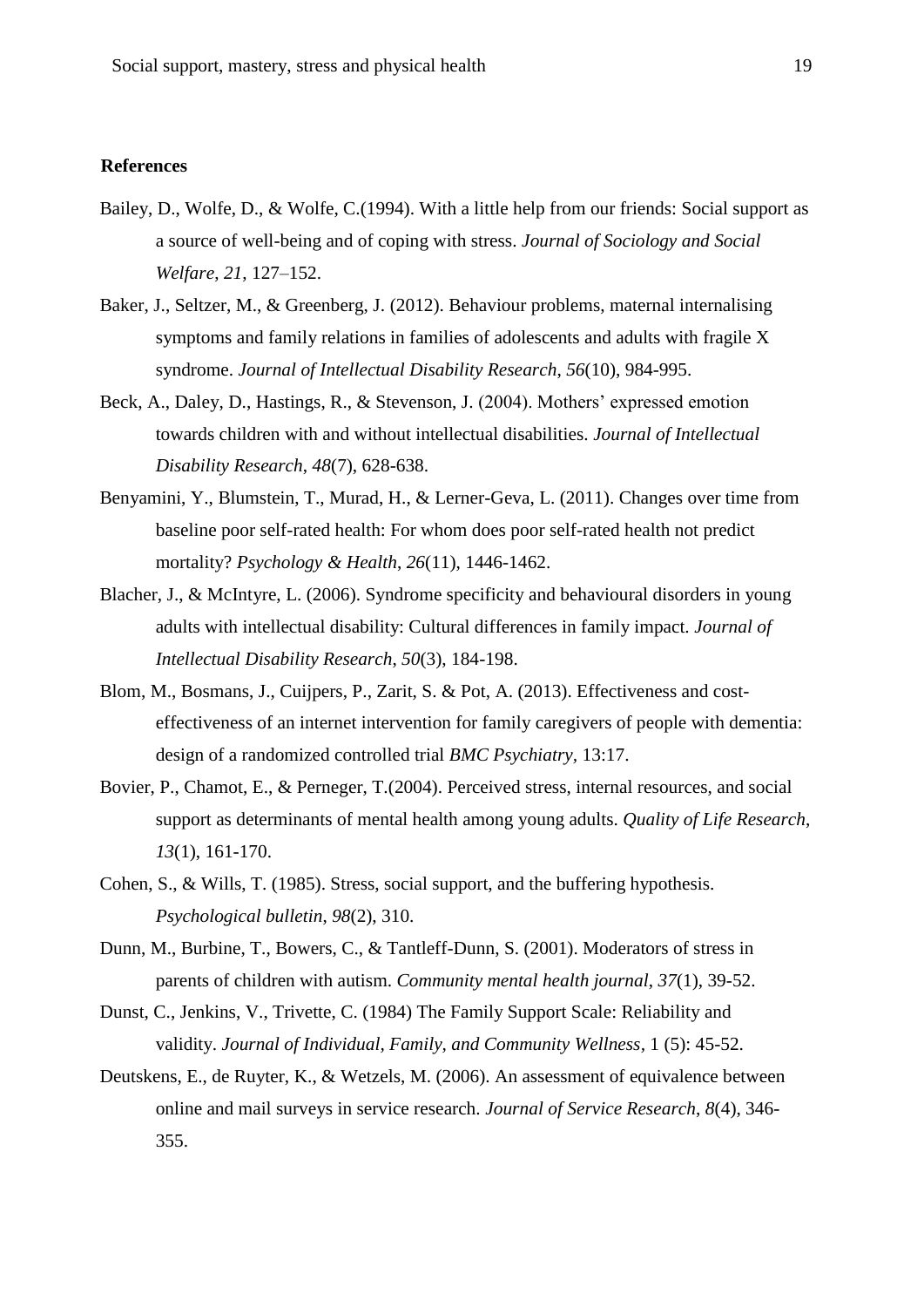- Eisenhower, A. S., Baker, B. L., & Blacher, J. (2005). Preschool children with intellectual disability: syndrome specificity, behaviour problems, and maternal well‐being. *Journal of Intellectual Disability Research*, *49*(9), 657-671.
- Floyd, F. J., & Gallagher, E. M. (1997). Parental stress, care demands, and use of support services for school-age children with disabilities and behavior problems. *Family Relations*, 359-371.
- Gallagher, S. & Hannigan, A. (2014). Depression and chronic health conditions in parents of children with and without developmental disabilities: The Growing Up in Ireland cohort study. *Research in Developmental Disabilities, 35,* 448–454
- Gallagher, S., Phillips, A. C., & Carroll, D. (2010). Parental stress is associated with poor sleep quality in parents caring for children with developmental disabilities. *Journal of Pediatric Psychology*, *35*(7), 728-737.
- Gallagher, S., Phillips, A. C., Drayson, M. T., & Carroll, D. (2009). Parental caregivers of children with developmental disabilities mount a poor antibody response to pneumococcal vaccination. *Brain, behavior, and immunity*, *23*(3), 338-346.
- Gallagher S. & Whiteley J. (2012) Social support is associated with blood pressure responses in parents caring for children with developmental disabilities. *Research in Developmental Disabilities, 33,* 2099-2105.
- Gallagher, S., & Whiteley, J. (2013). The association between stress and physical health in parents caring for children with intellectual disabilities is moderated by children's challenging behaviours. *Journal of health psychology*, *18*(9), 1220-1231.
- Geerlings, S., Beekman, A., Deeg, D., & Van Tilburg, W. (2000). Physical health and the onset and persistence of depression in older adults: an eight-wave prospective communitybased study *Psychological Medicine*, 30, 369±380.
- Goodman R, (1997) The Strengths and Difficulties Questionnaire: a research note. *Journal of Child Psychology & Psychiatry,* 38(5), 581-6.
- Gray, D. E. (2006). Coping over time: The parents of children with autism. *Journal of Intellectual Disability Research*, *50*, 970–976.
- Haidt, J., & Rodin, J. (1999). Control and efficacy as interdisciplinary bridges. *Review of General Psychology*, *3*(4), 317.
- Hastings R.P., Daley D., Burns C. & Beck A. (2006). Maternal distress and expressed emotion: Cross-sectional and longitudinal relationships with behavior problems of children with intellectual disabilities. *Journal Information, 111,* 48-61.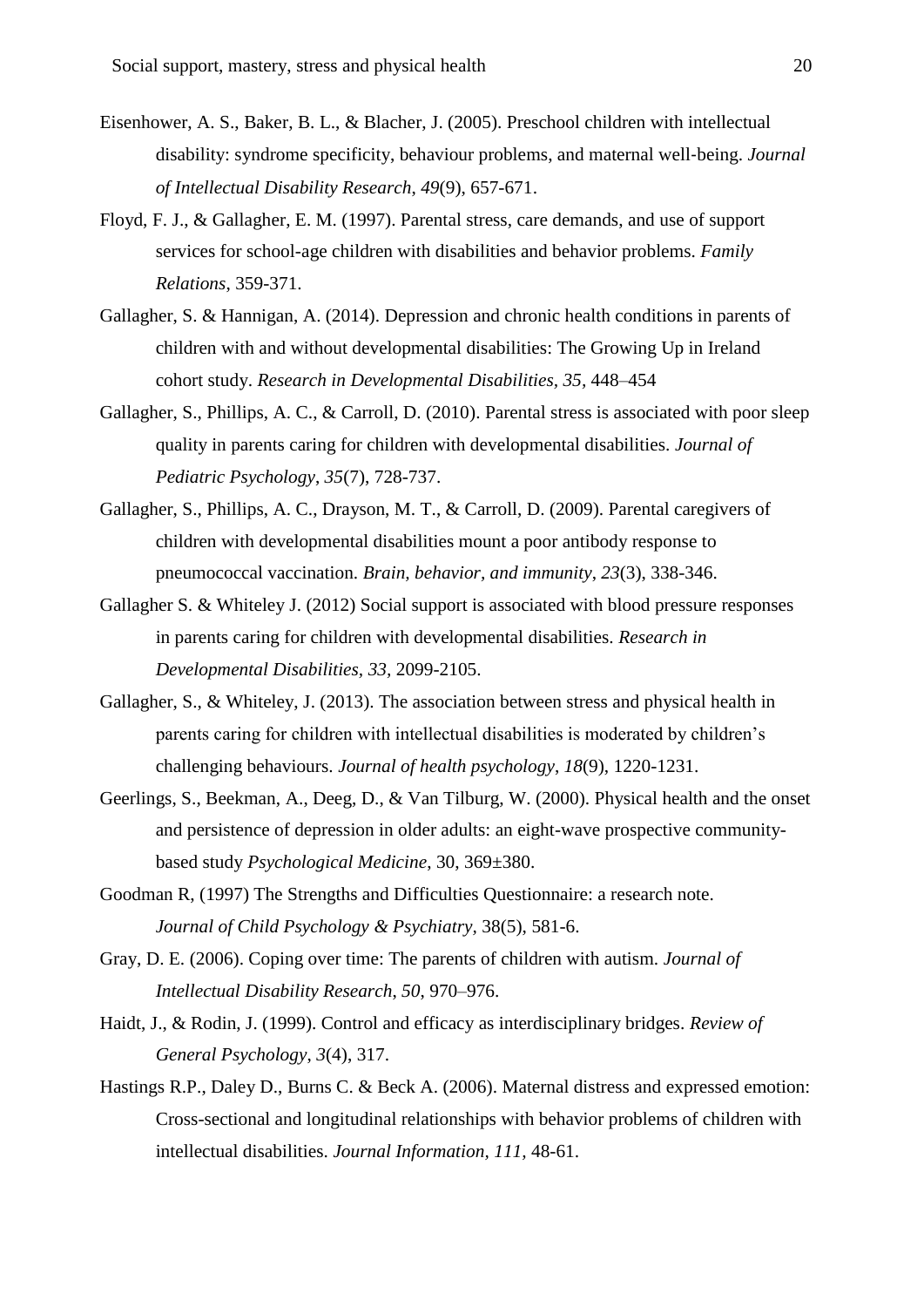- Hemmingsson, H., Stenhammar, A. M., & Paulsson, K. (2009). Sleep problems and the need for parental night-time attention in children with physical disabilities. *Child: Care, health and development*, *35*(1), 89-95.
- Hodapp, R. M., Fidler, D. J., & Smith, A. C. M. (1998). Stress and coping in families of children with Smith‐Magenis syndrome. *Journal of Intellectual Disability Research*, *42*(5), 331-340.
- Idler, E. & Benyamini Y. (1999). *Self-rated health and mortality: a review of twenty-seven community studies. J Health Soc Behavior, 38,* 21*–* 3.
- [Ingersoll,](http://aut.sagepub.com/search?author1=Brooke+R+Ingersoll&sortspec=date&submit=Submit) B. & [Wainer,](http://aut.sagepub.com/search?author1=Allison+L+Wainer&sortspec=date&submit=Submit) A. (2013). Pilot study of a school-based parent training program for preschoolers with ASD. *Autism, 17(*4), 434-448.
- Lazarus, R. S., & Folkman, S. (1984). Stress. *Appraisal and Coping, New York*.
- Lovell, B., Moss, M., & Wetherell, M. A. (2012). With a little help from my friends: Psychological, endocrine and health corollaries of social support in parental caregivers of children with autism or ADHD. *Research in developmental disabilities*, *33*(2), 682- 687.
- Lundgren, O., Garvin, P., Jonasson, L., Andersson, G., & Kristenson, M. (2014). Psychological Resources are Associated with Reduced Incidence of Coronary Heart Disease. An 8- Year Follow-up of a Community-Based Swedish Sample. *International journal of behavioral medicine*, 1-8.
- Mailick Seltzer, M., Greenberg, J. S., Floyd, F. J., Pettee, Y., & Hong, J. (2001). Life course impacts of parenting a child with a disability. *American Journal On Mental Retardation*, *106*(3), 265-286.
- Matthews, K.A, & Gallo,m L.C. (2012). Psychological Perspectives on Pathways Linking Socioeconomic Status and Physical Health. *[Annu Rev Psychol., \( 62\),](http://www.ncbi.nlm.nih.gov/entrez/eutils/elink.fcgi?dbfrom=pubmed&retmode=ref&cmd=prlinks&id=20636127)* 501–530.
- Martire, L. M., & Schulz, R. (2007). Involving family in psychosocial interventions for chronic illness. *Current Opinions in Psychological Science, (16)*, 90–94.
- [McCurry,](http://www.ncbi.nlm.nih.gov/pubmed/?term=McCurry%20SM%5Bauth%5D) S., [Laura E. Gibbons,](http://www.ncbi.nlm.nih.gov/pubmed/?term=Gibbons%20LE%5Bauth%5D) L., [Logsdon,](http://www.ncbi.nlm.nih.gov/pubmed/?term=Logsdon%20RG%5Bauth%5D) R., [Vitiello,](http://www.ncbi.nlm.nih.gov/pubmed/?term=Vitiello%20MV%5Bauth%5D) M., & and [Teri,](http://www.ncbi.nlm.nih.gov/pubmed/?term=Teri%20L%5Bauth%5D) L. (2009). Insomnia in Caregivers of Persons with Dementia: Who is at Risk and What Can be Done About It? *Sleep Med Clin. 4*(4), 519–526.
- Meltzer, L. & Moore, M. (2008). Sleep disruptions in parents of children and adolescents with chronic illnesses: prevalence, causes, and consequences. *Journal of pediatric psychology*, *33*(3), 279-291.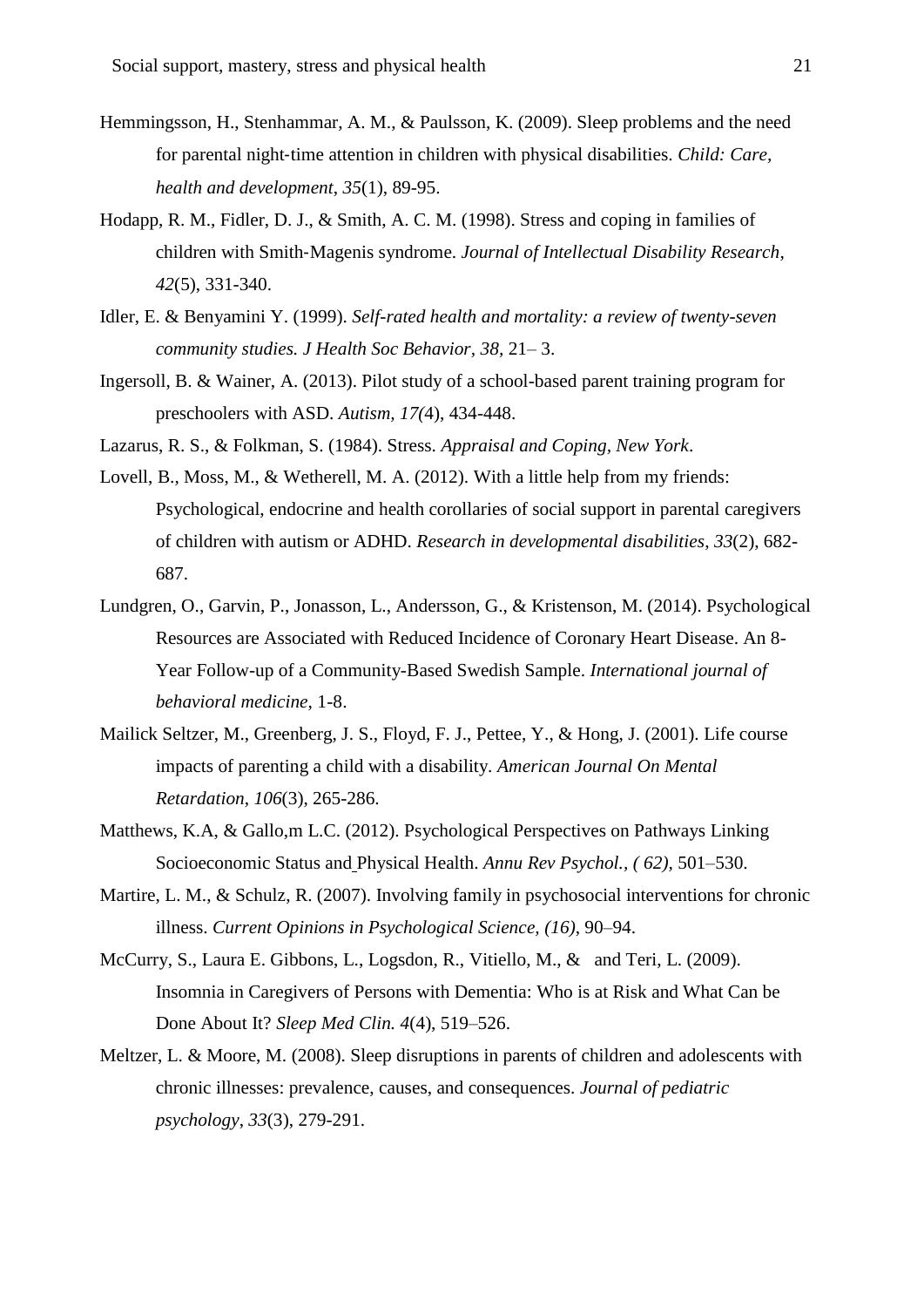- Miodrag, N., & Hodapp, R. M. (2010). Chronic stress and health among parents of children with intellectual and developmental disabilities. *Current Opinion in Psychiatry*, *23*(5), 407-411.
- Mörelius, E., & Hemmingsson, H. (2013). Parents of children with physical disabilities perceived health in parents related to the child's sleep problems and need for attention at night. *Child: Care, Health And Development*.
- Nankervis, K., Rosewarne, A., & Vassos, M. (2011). Why do families relinquish care? An investigation of the factors that lead to relinquishment into out-of-home respite care *Journal of Intellectual Disability Research, 55*[\(4\),](http://onlinelibrary.wiley.com/doi/10.1111/jir.2011.55.issue-4/issuetoc) 422–433.
- Olsson, M. B., & Hwang, C. P. (2008) Socioeconomic and psychological variables as risk and protective factors for parental well‐being in families of children with intellectual disabilities. *Journal of Intellectual Disability Research, 52,* 1102-1113.
- Office of Population Censuses and Surveys (1978). *Occupational Mortality 1970–72*. London: HMSO
- Paczkowski, E., & Baker, B. L. (2007). Parenting children with and without developmental delay: the role of self‐mastery. *Journal of Intellectual Disability Research*, *51*(6), 435- 446.
- Pearlin, L. I., & Schooler, C. (1978). The structure of coping. *Journal of health and social behavior*.
- Raif, R., & Rimmerman, A. (1993). Parental attitudes to out-of-home placement of young children with developmental disabilities. International Journal of Rehabilitation Research, 16, 97–105.
- Raina, P., O'Donnell, M., Rosenbaum, P., Brehaut, J., Walter, S., Russell, D., Swinton, M., Zhu, B., & Wood, E. (2005).The health and well-being of caregivers of children with cerebral palsy. *Pediatrics, 115*(6), 626-36.
- Resch, J., Benz, M. R. & Elliott, T. R. (2012). Evaluating a dynamic process model of wellbeing for parents of children with disabilities: A multi-method analysis. *Rehabilitation Psychology, 57*, 61-72.
- Roepke, S., Mausbach, B., Aschbacher, K., Ziegler, M., Dimsdale, J., Mills, P. (2008). Personal mastery is associated with reduced sympathetic arousal in stressed Alzheimer caregivers. *American Journal of Geriatric Psychiatry,* 16, 310–317.
- Ruiz-Robledillo, N. N., De Andrés-García, S. S., Pérez-Blasco, J. J., González-Bono, E. E., & Moya-Albiol, L. L. (2014). Highly resilient coping entails better perceived health, high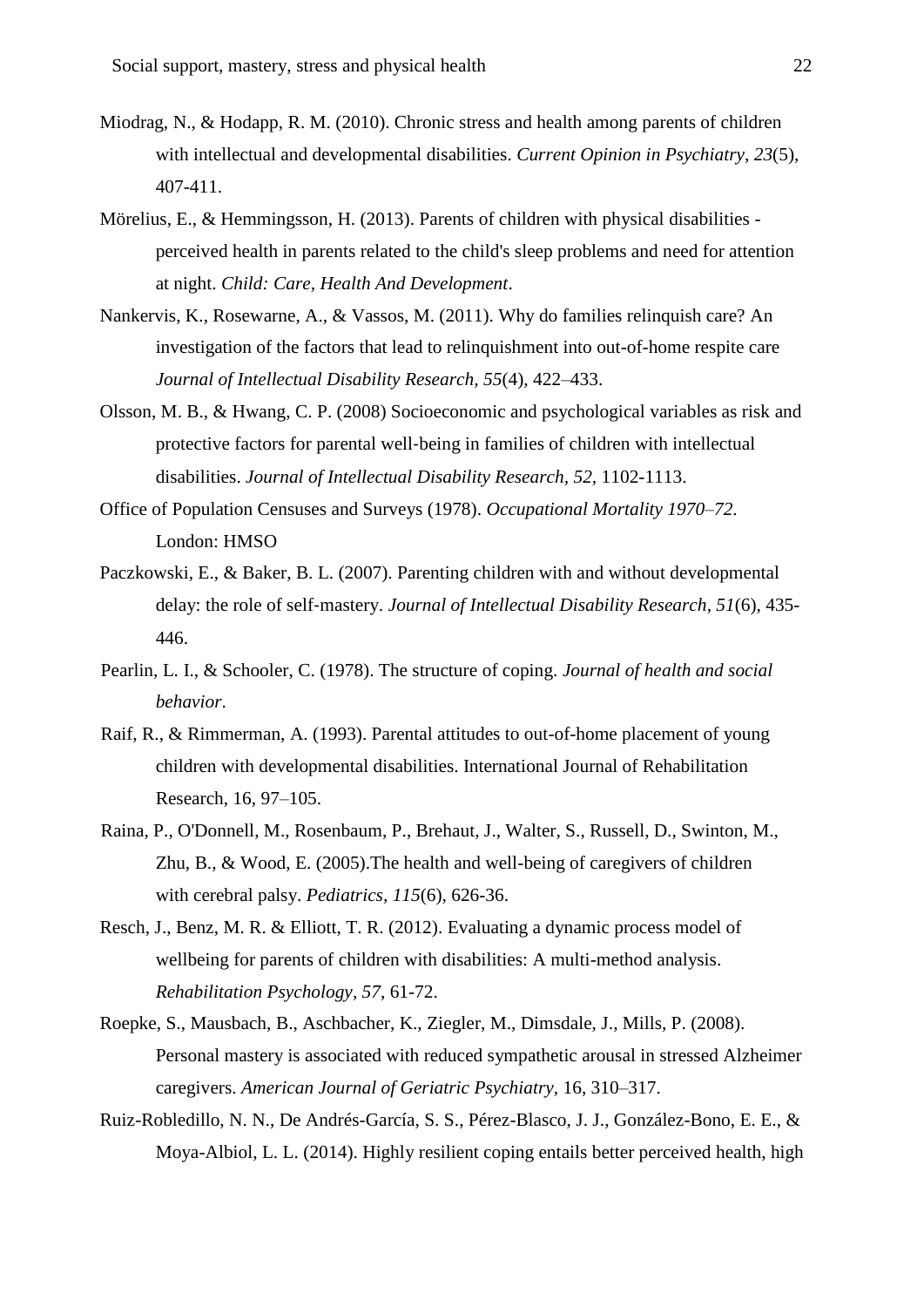social support and low morning cortisol levels in parents of children with autism spectrum disorder. *Research In Developmental Disabilities*, *35*(3), 686-695.

- Schat, A. C., Kelloway, E. K., & Desmarais, S. (2005). The Physical Health Questionnaire (PHQ): construct validation of a self-report scale of somatic symptoms. *Journal of Occupational Health Psychology*, *10*(4), 363.
- Scorgie K., Wilgosh L. & McDonald L. (1998) Stress and coping in families of children with disabilities: An examination of recent literature. *Developmental Disabilities Bulletin,*  26*,* 23-39.
- Seeman, M., & Lewis, S. (1995). Powerlessness, health and mortality: A longitudinal study of older men and mature women. *Social science & medicine*, *41*(4), 517-525.
- Seltzer, M. M., Greenberg, J. S., Floyd, F. J., Pettee, Y., & Hong, J. (2001). Life course impacts of parenting a child with a disability. *Journal Information*, *106*(3).
- Shattuck, P. T., Wagner, M., Narendorf, S., Sterzing, P., & Hensley, M. (2011). Post–high school service use among young adults with an autism spectrum disorder. *Archives of pediatrics & adolescent medicine*, *165*(2), 141-146.
- Sherwood, A., Blumenthal, J. A., Trivedi, R., Johnson, K. S., O'Connor, C. M., Adams, K. F., ... & Hinderliter, A. L. (2007). Relationship of depression to death or hospitalization in patients with heart failure. *Archives of Internal Medicine*, *167*(4), 367-373.
- Singer, L., & Farkas, K. J. (1989). The impact of infant disability on maternal perception of stress. *Family Relations*, 444-449.
- Sipal, R., Schuengel, C., Voorman, J., Van Eck, M., & Becher, J.(2010). Course of behaviour problems of children with cerebral palsy: the role of parental stress and support. *Child: care, health and development*, *36*(1), 74-84.
- Thurston, S., Paul, L, Loney, P., Ye, C., Wong, M. & Browne, G. (2011) Associations and costs of parental symptoms of psychiatric distress in a multi-diagnosis group of children with special needs. *Journal of Intellectual Disability Research, 55,* 263-280.
- Trute, B., Benzies, K. M., Worthington, C., Reddon, J. R., & Moore, M. (2010). Accentuate the positive to mitigate the negative: Mother psychological coping resources and family adjustment in childhood disability. *Journal of Intellectual and Developmental Disability*, *35*(1), 36-43.
- Uchino, B. N. (2009). Understanding the links between social support and physical health: A life-span perspective with emphasis on the separability of perceived and received support. *Perspectives on Psychological Science*, *4*(3), 236-255.